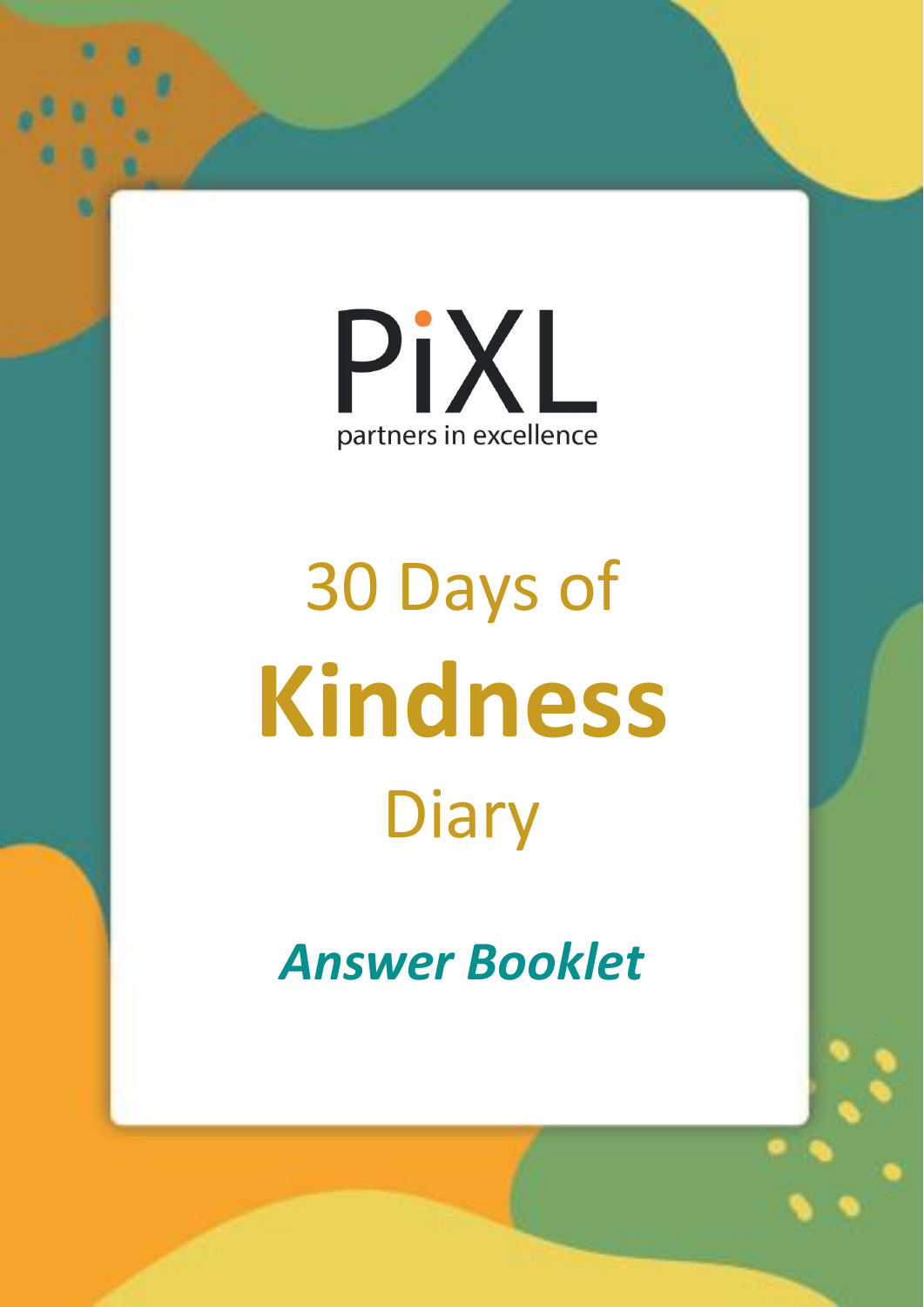

### **Day 1**

**Kindness without reward.** Just be kind. Don't wait for, or expect, a reaction from others.

#### *Challenge*

Write down one thing you want to do today to make something better for somebody else.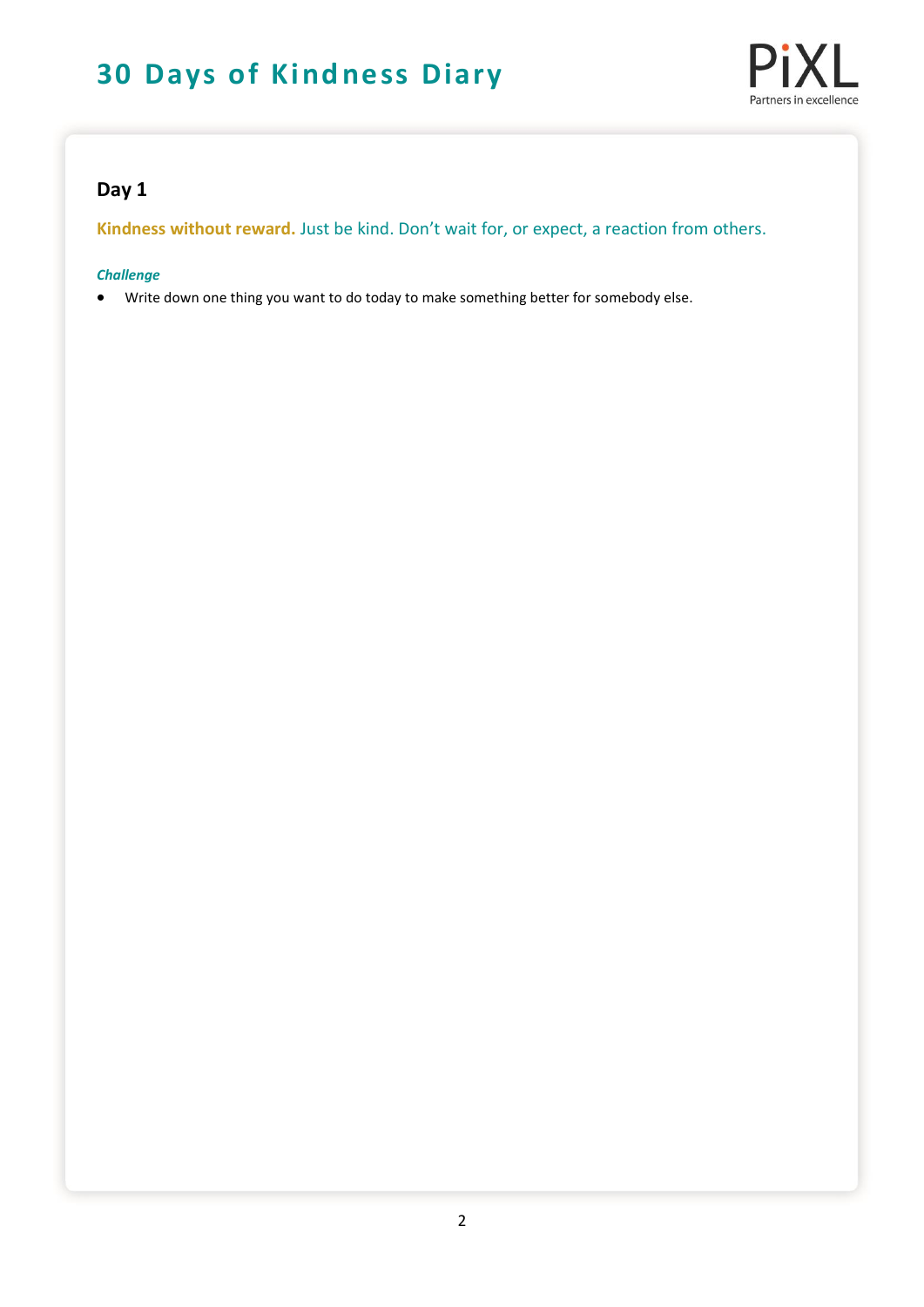

### **Day 2**

**Kindness without reward.** Just be kind. Don't wait for, or expect, a reaction from others.

#### *Challenge*

Write down one thing you could do today that will make you feel better than how you felt yesterday.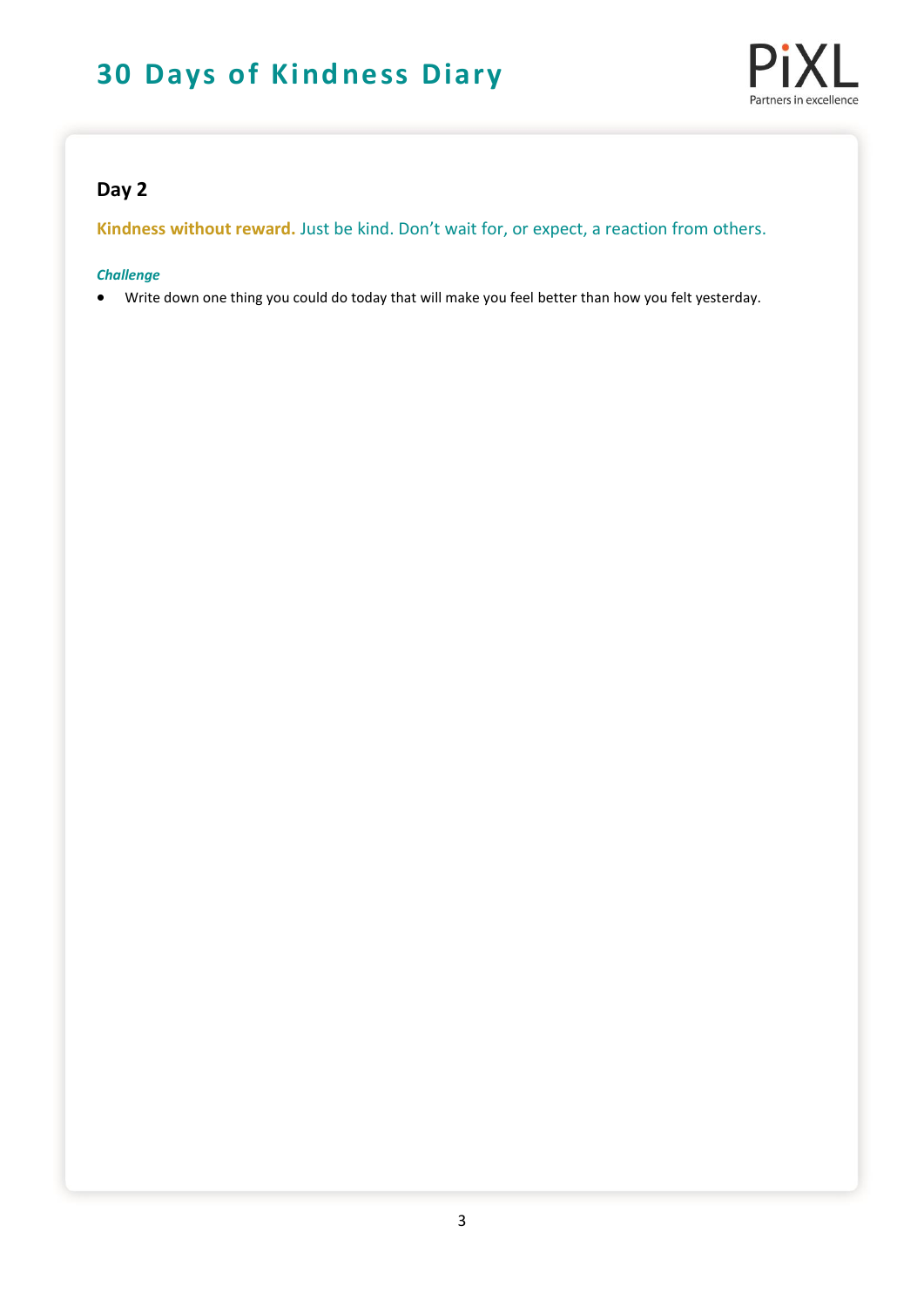

### **Day 3**

**Kindness without reward.** Just be kind. Don't wait for, or expect, a reaction from others.

#### *Challenge*

Write down one thing you could do to make someone feel good today.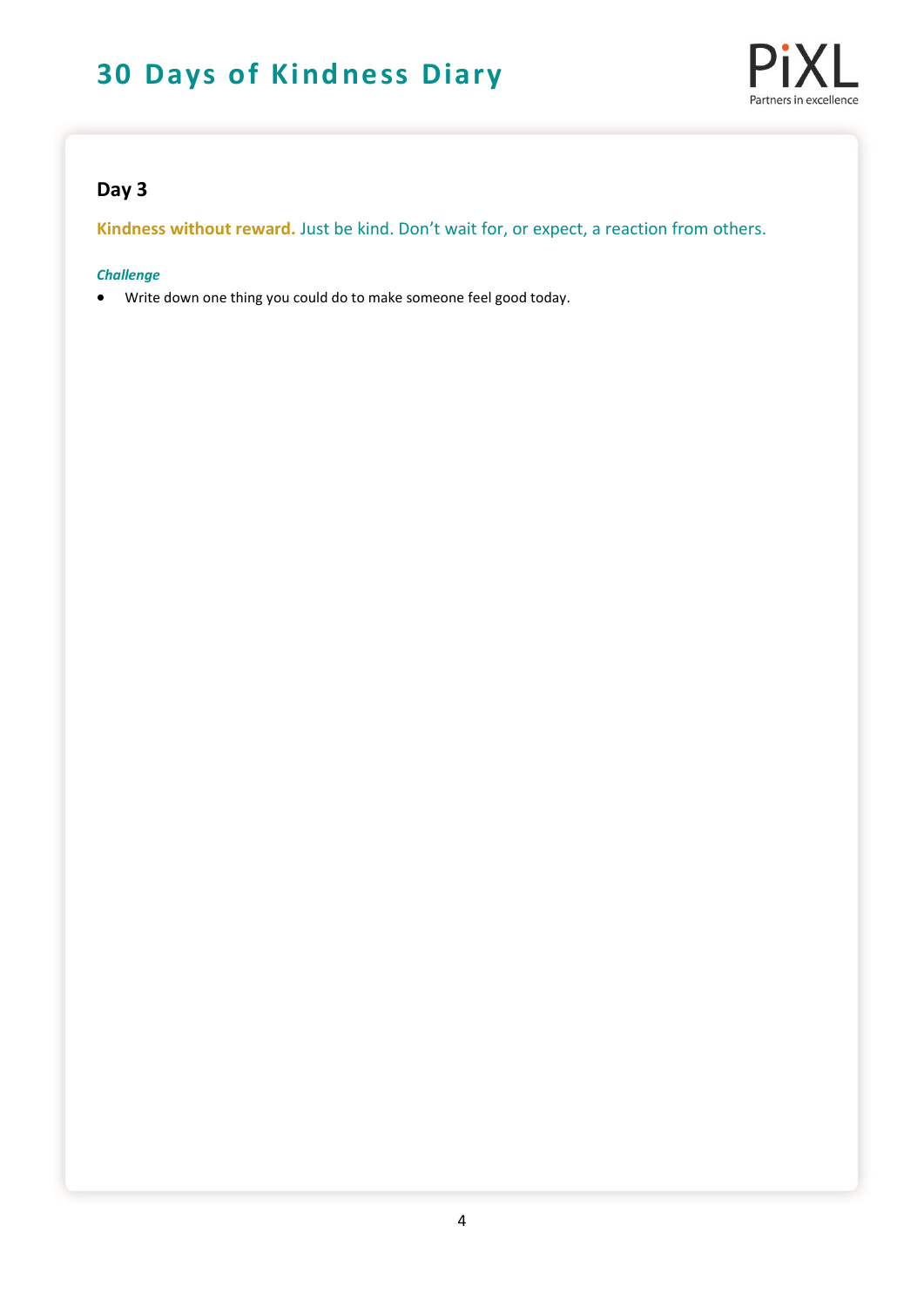

### **Day 4**

**Be kind to yourself:** It's great to make others feel good, but you need to be kind to yourself too.

#### *Challenge*

What is the kindest thing you could do today for someone you love?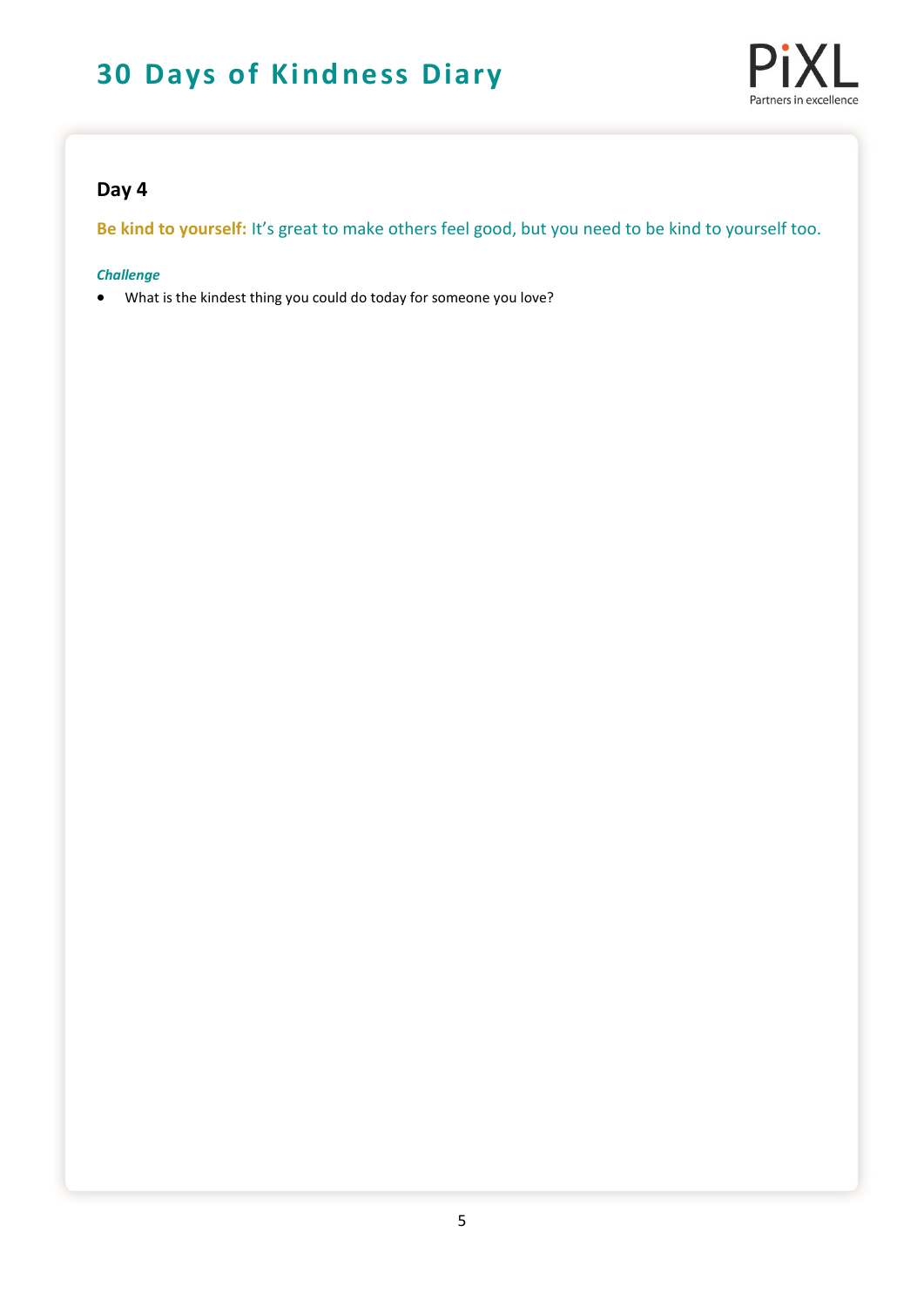

### **Day 5**

**Be kind to yourself:** It's great to make others feel good, but you need to be kind to yourself too.

#### *Challenge*

What is the kindest thing you saw/watched/heard someone else do yesterday?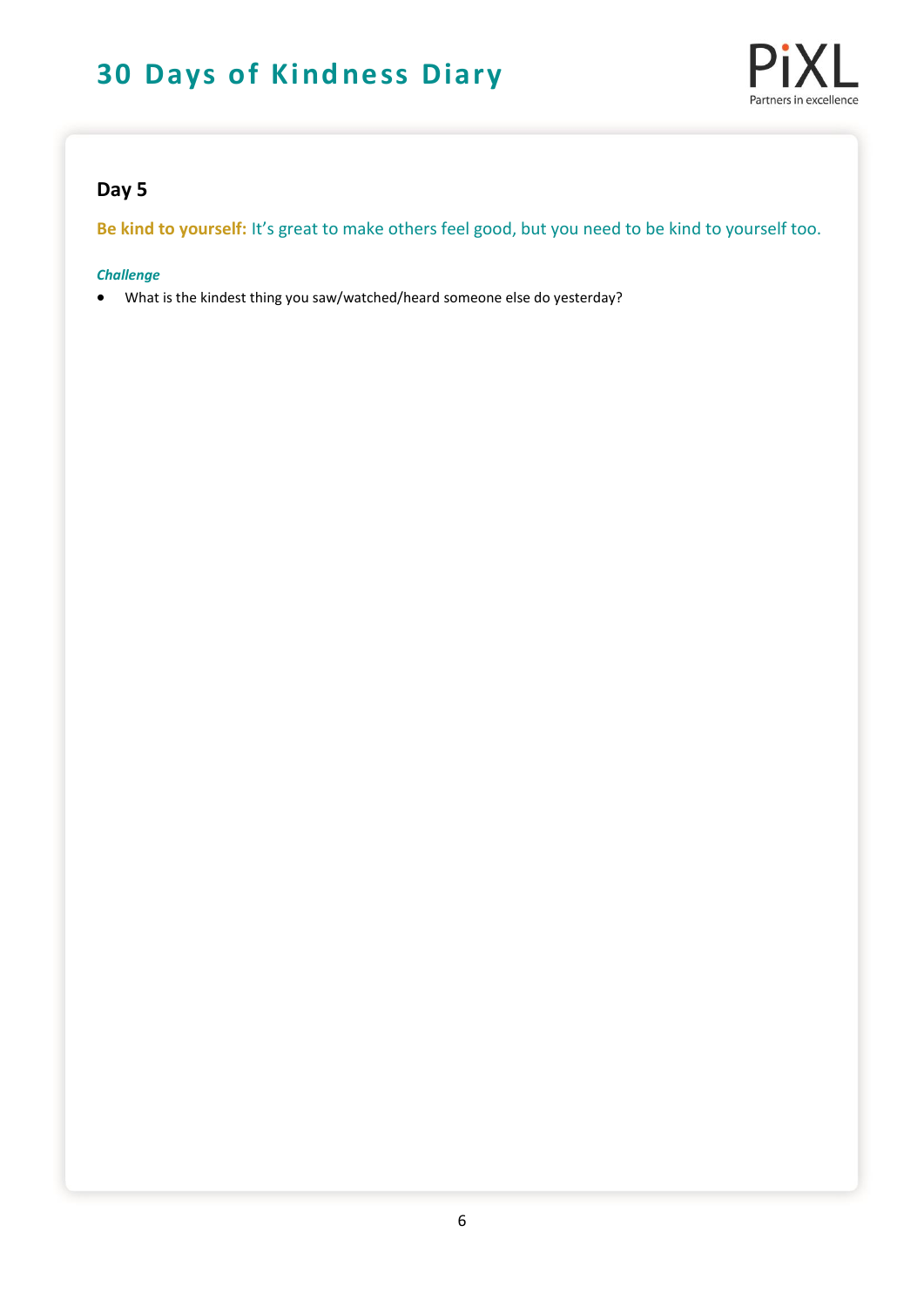

### **Day 6**

**Be kind to yourself:** It's great to make others feel good, but you need to be kind to yourself too.

#### *Challenge*

What is the kindest thing you could do today for yourself?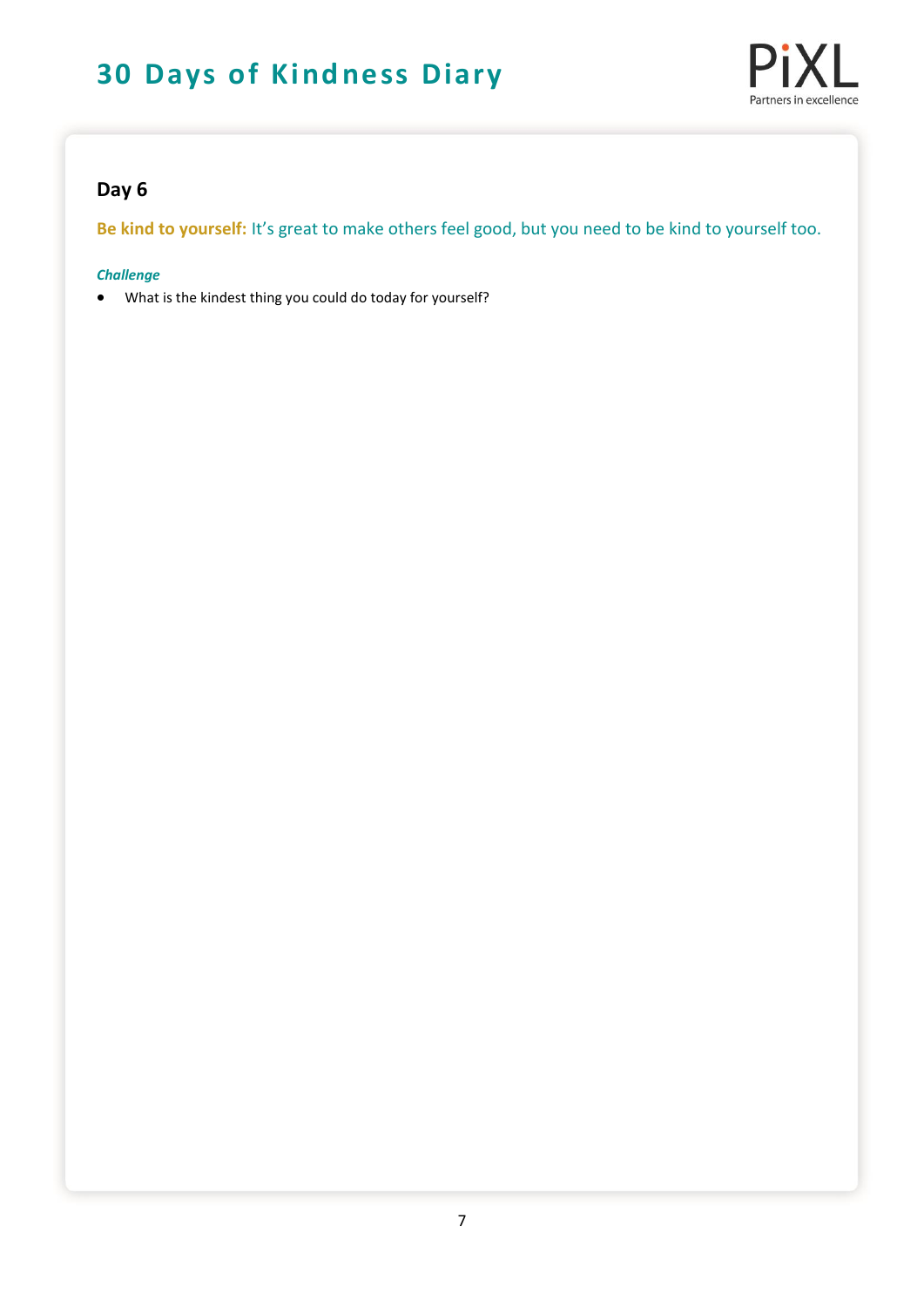

### **Day 7**

**Some days you won't feel like being kind:** These are the days we have to try our hardest.

#### *Challenge*

Write down something you're good at doing that makes people smile. Try and do it today.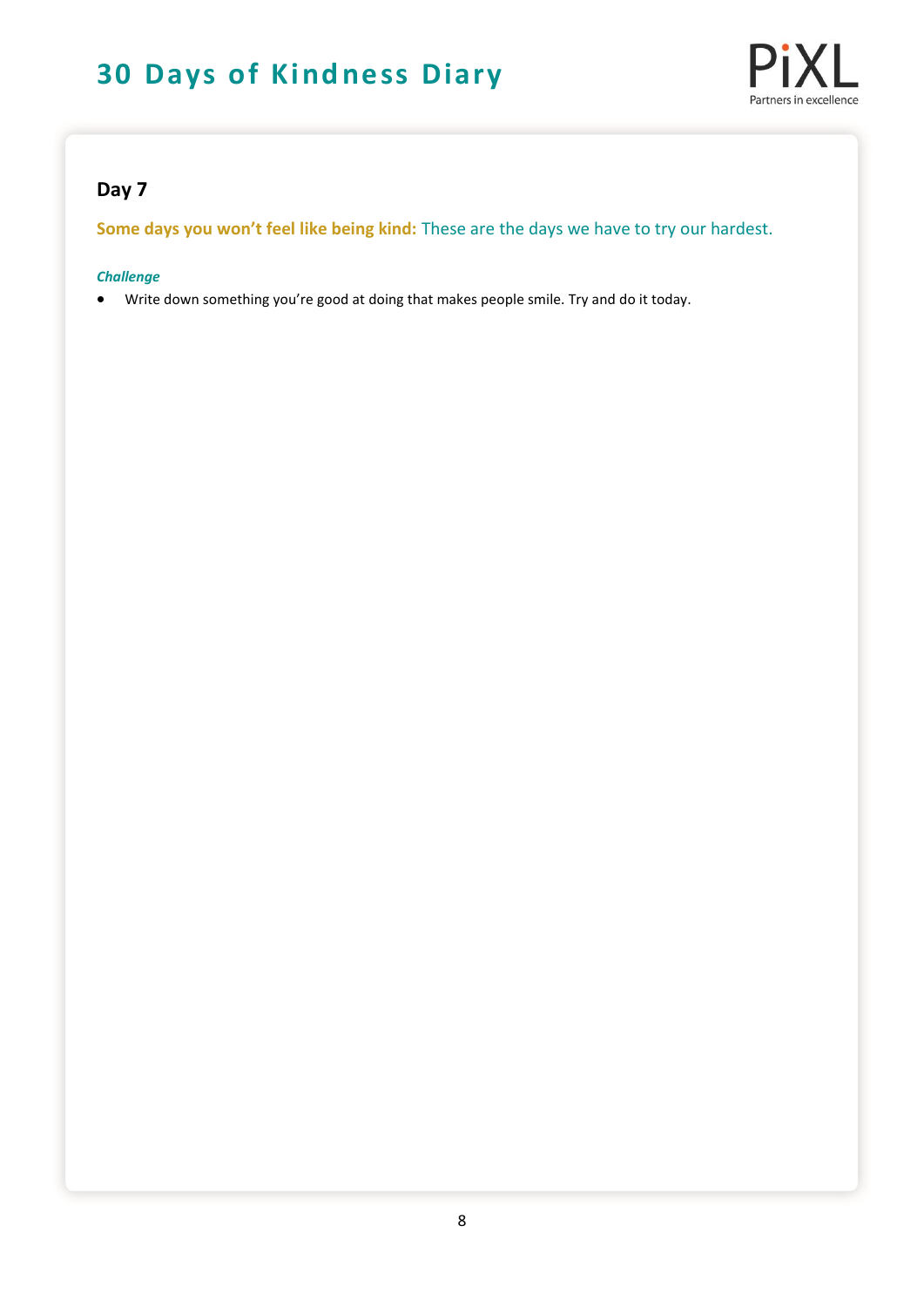

### **Day 8**

**Some days you won't feel like being kind:** These are the days we have to try our hardest.

#### *Challenge*

Write down something you would like to feel today. Try and make someone else feel like that.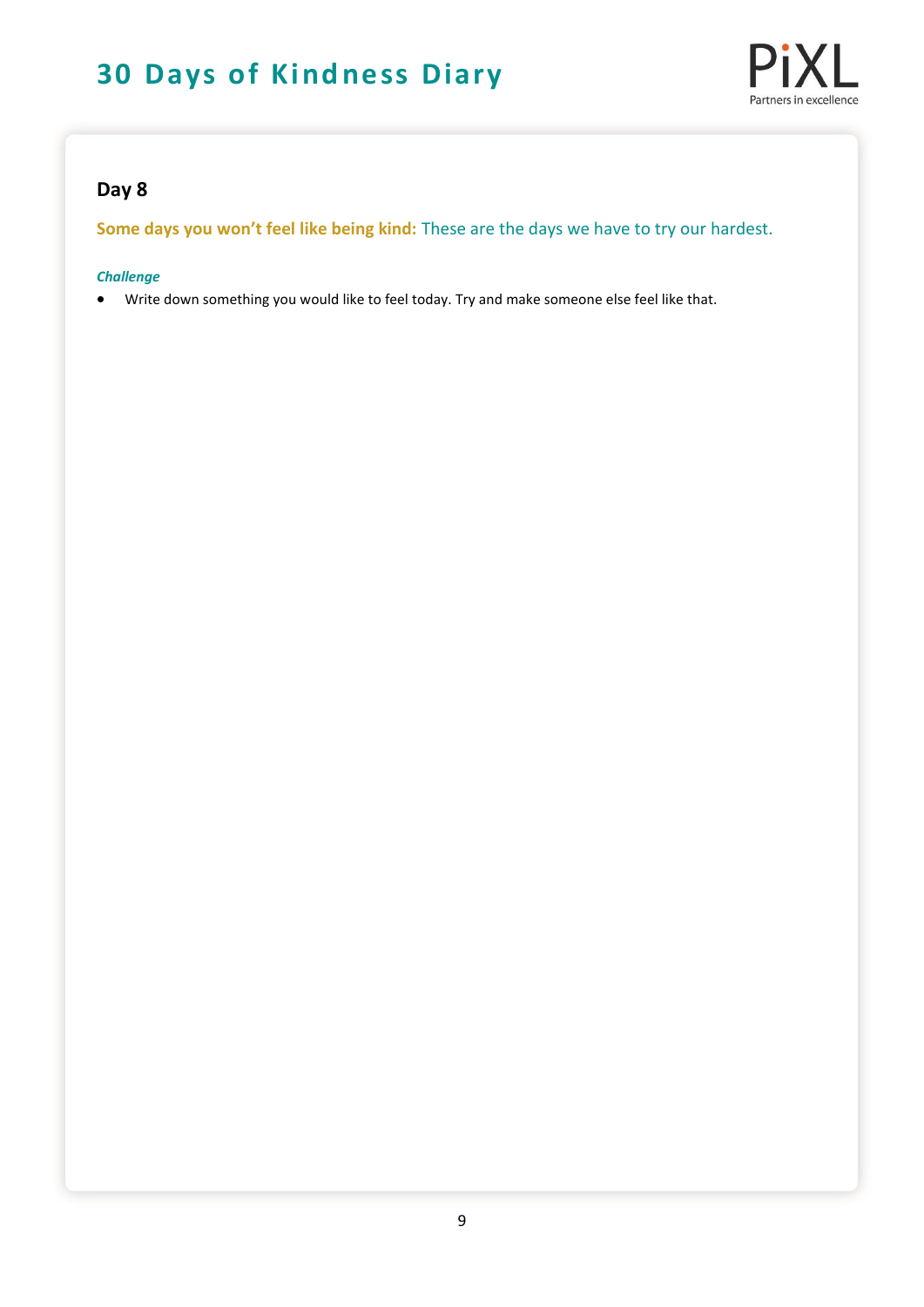

### **Day 9**

**Some days you won't feel like being kind:** These are the days we have to try our hardest.

#### *Challenge*

Write down something you could start doing that would be kind to yourself. Try and start it today.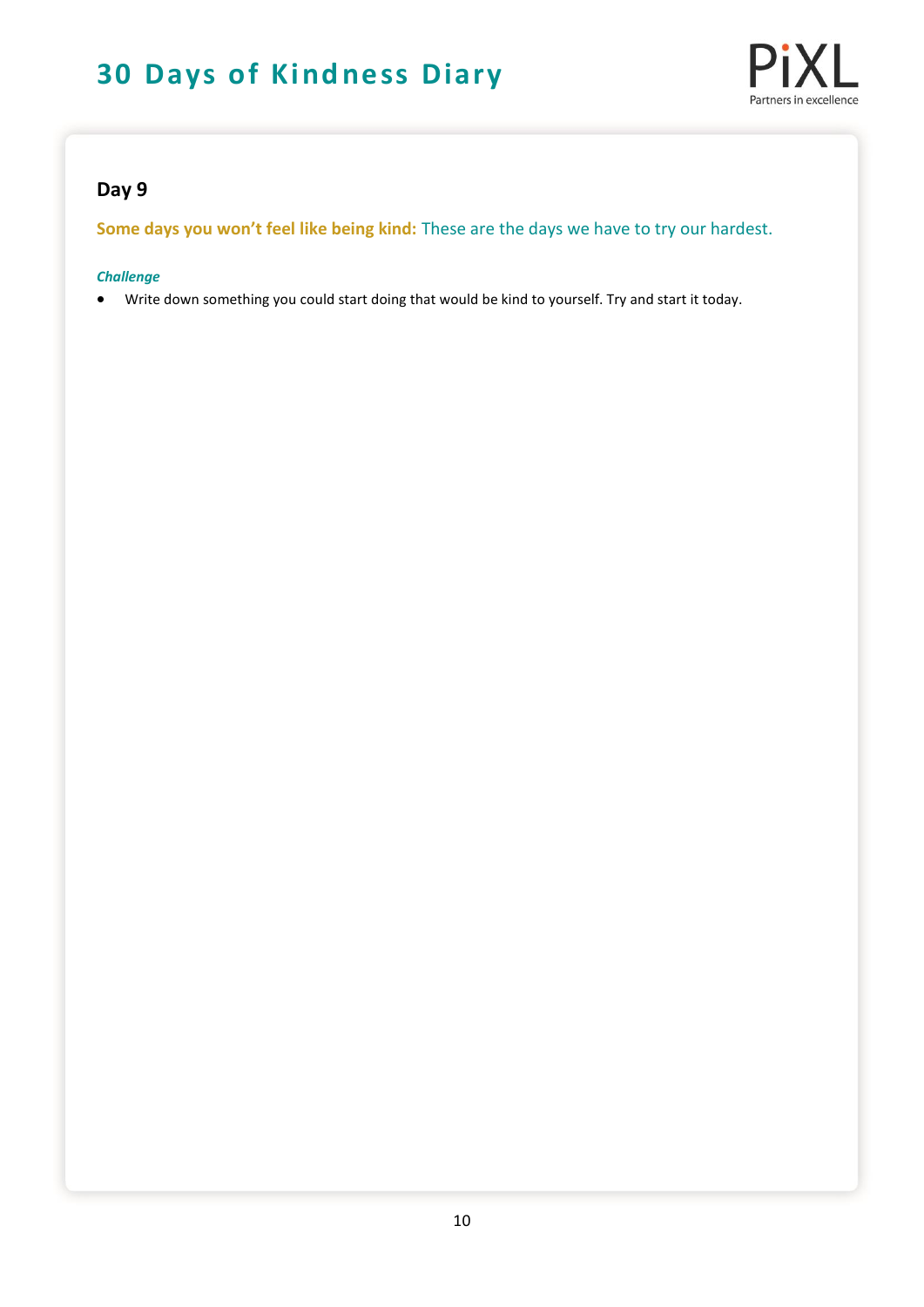

### **Day 10**

**You may not realise how much difference your kindness makes:** but it will.

#### *Challenge*

 Who haven't you spoken to in ages? Send them a letter or an email today and tell them you were thinking of them.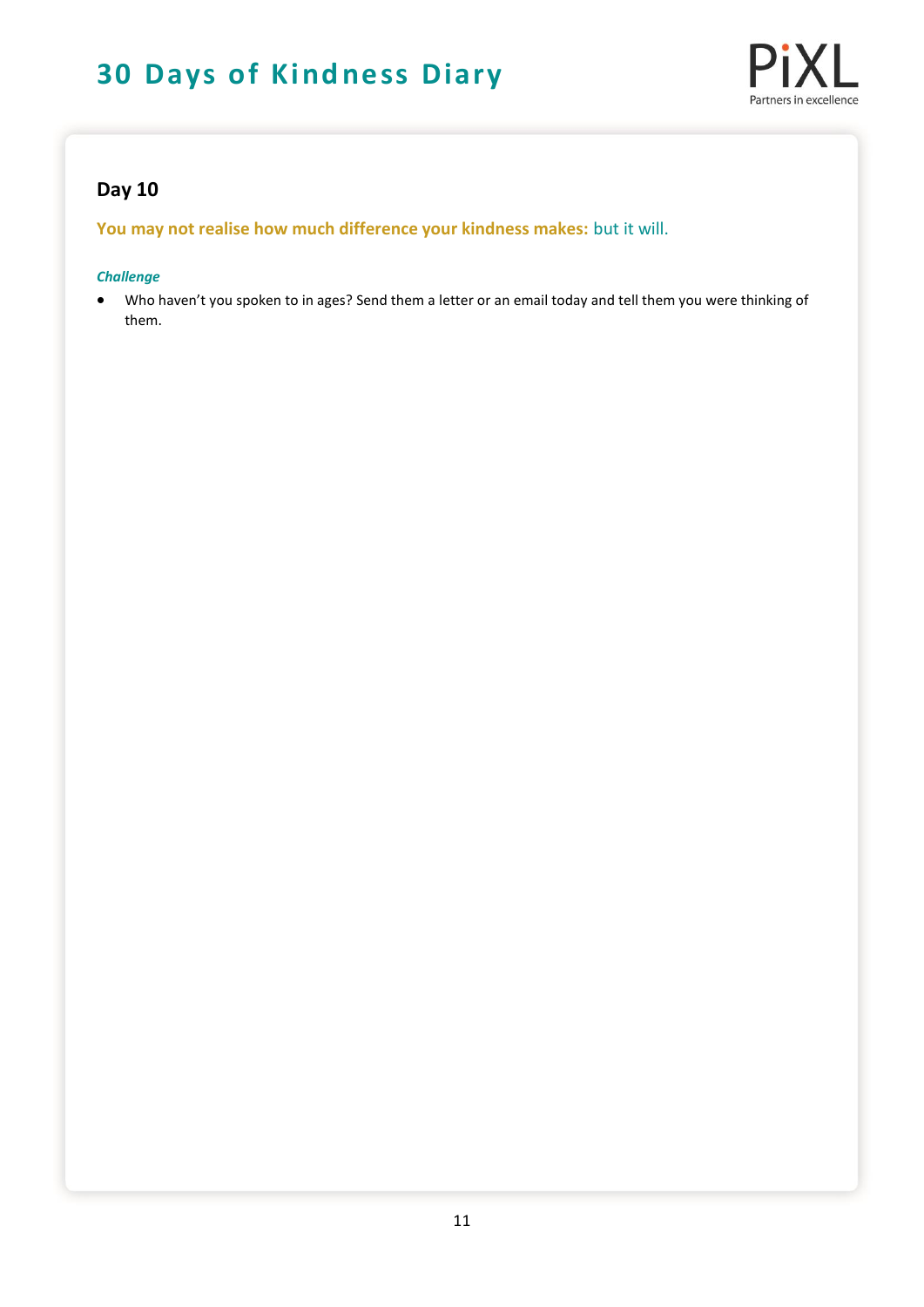

### **Day 11**

**You may not realise how much difference your kindness makes:** but it will.

#### *Challenge*

 Who is the person who understands you more than anybody else? Write to them to express what they mean to you and that you are grateful to have them in your life.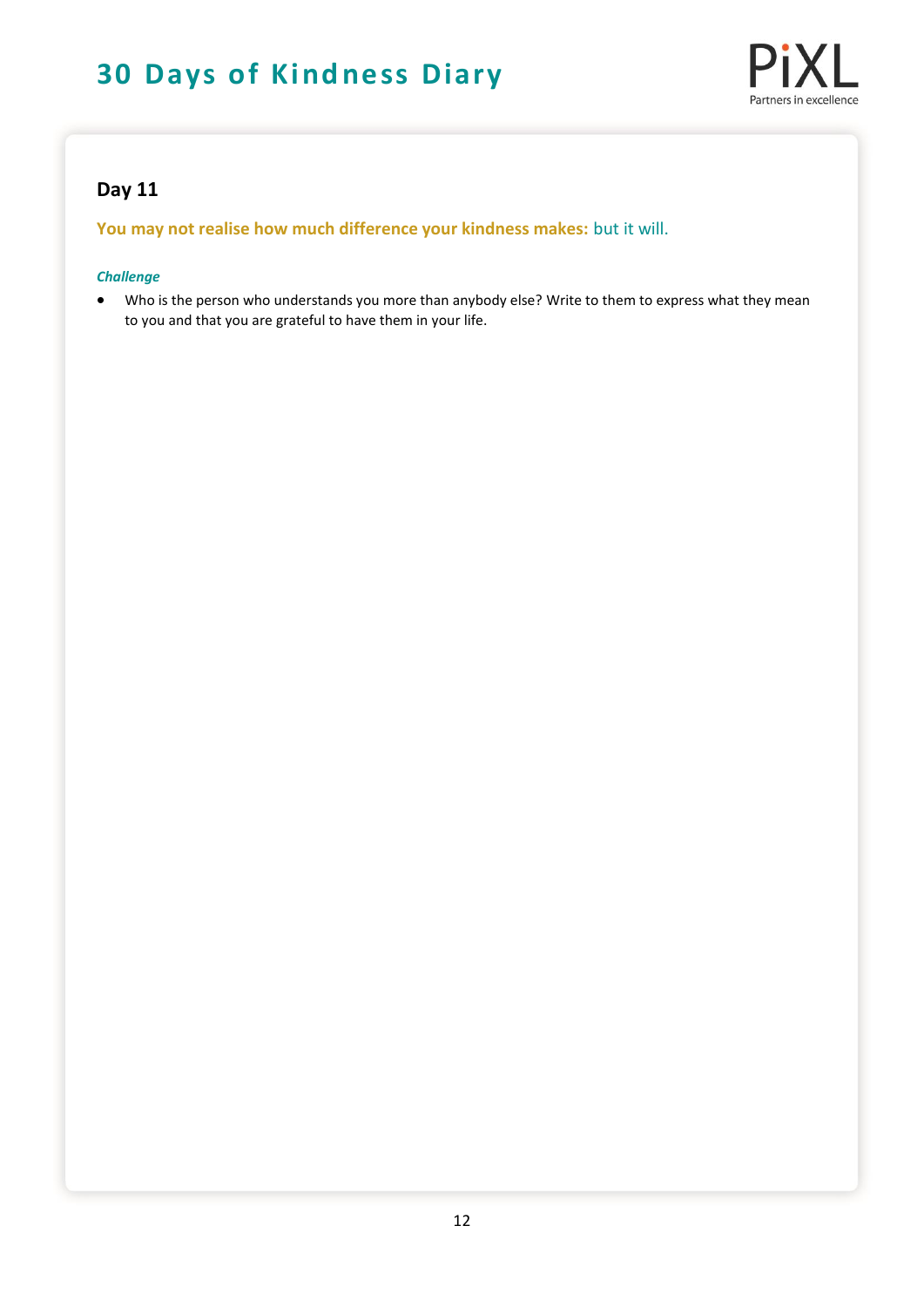

### **Day 12**

**You may not realise how much difference your kindness makes:** but it will.

### *Challenge*

Who is the person you find challenging to be around? Try and think of something good about them.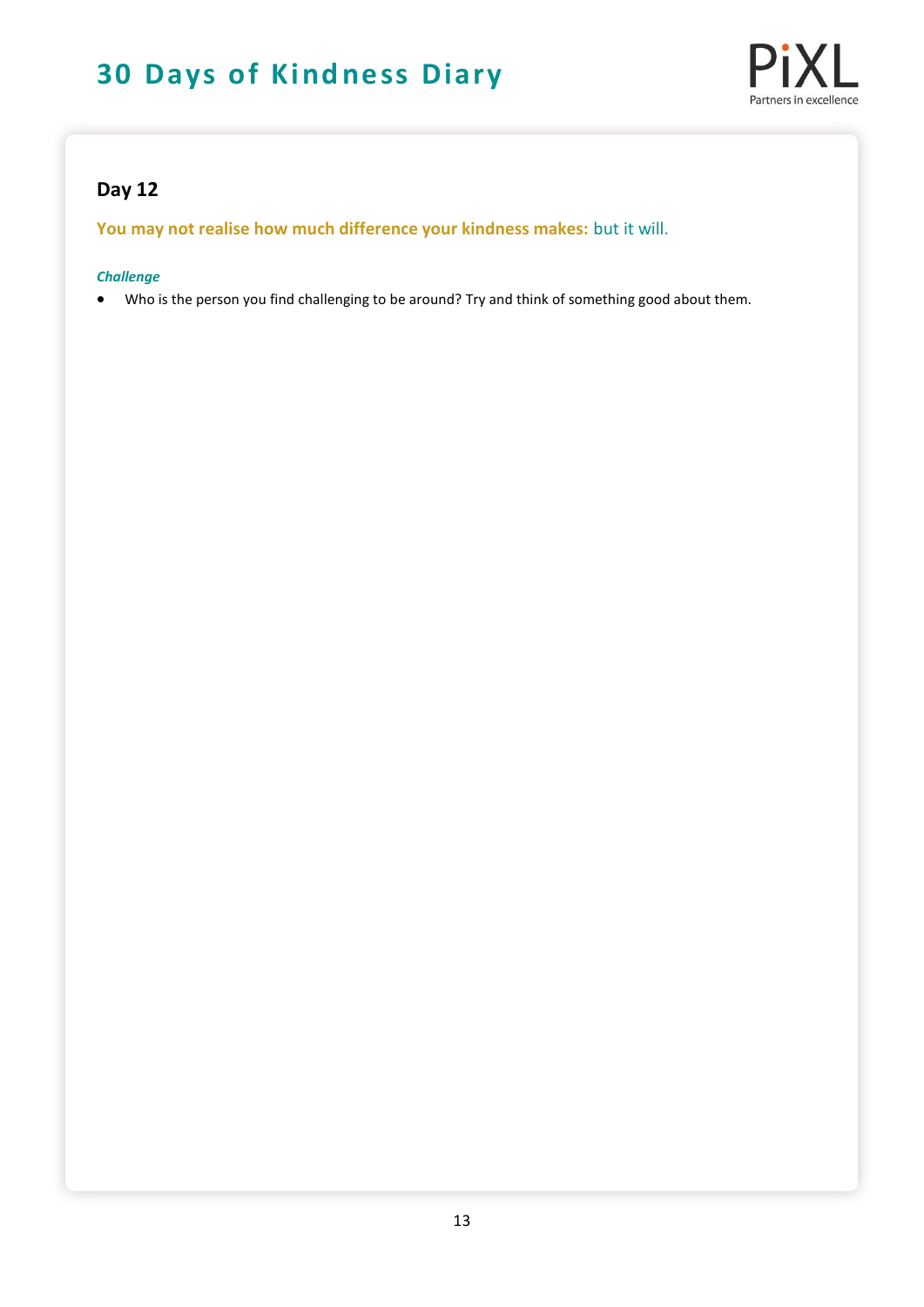

### **Day 13**

**Tiny acts of kindness** make a MASSIVE difference to somebody else.

#### *Challenge*

Think of something that somebody you love would really like to hear. Find a way to say it to them.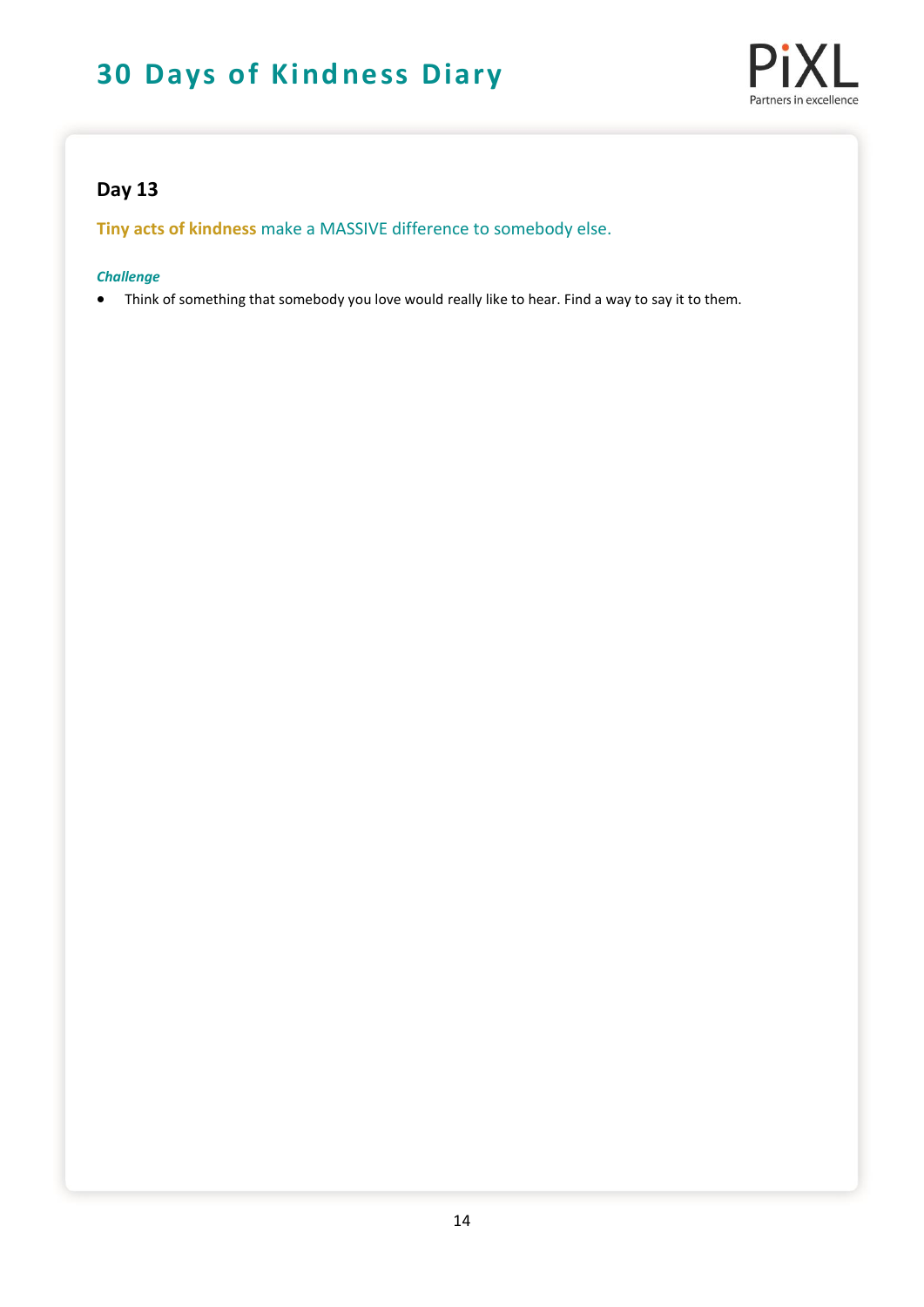

### **Day 14**

**Tiny acts of kindness** make a MASSIVE difference to somebody else.

#### *Challenge*

 Think of something that you have but you don't use anymore. Find a way to give it to someone who might like it.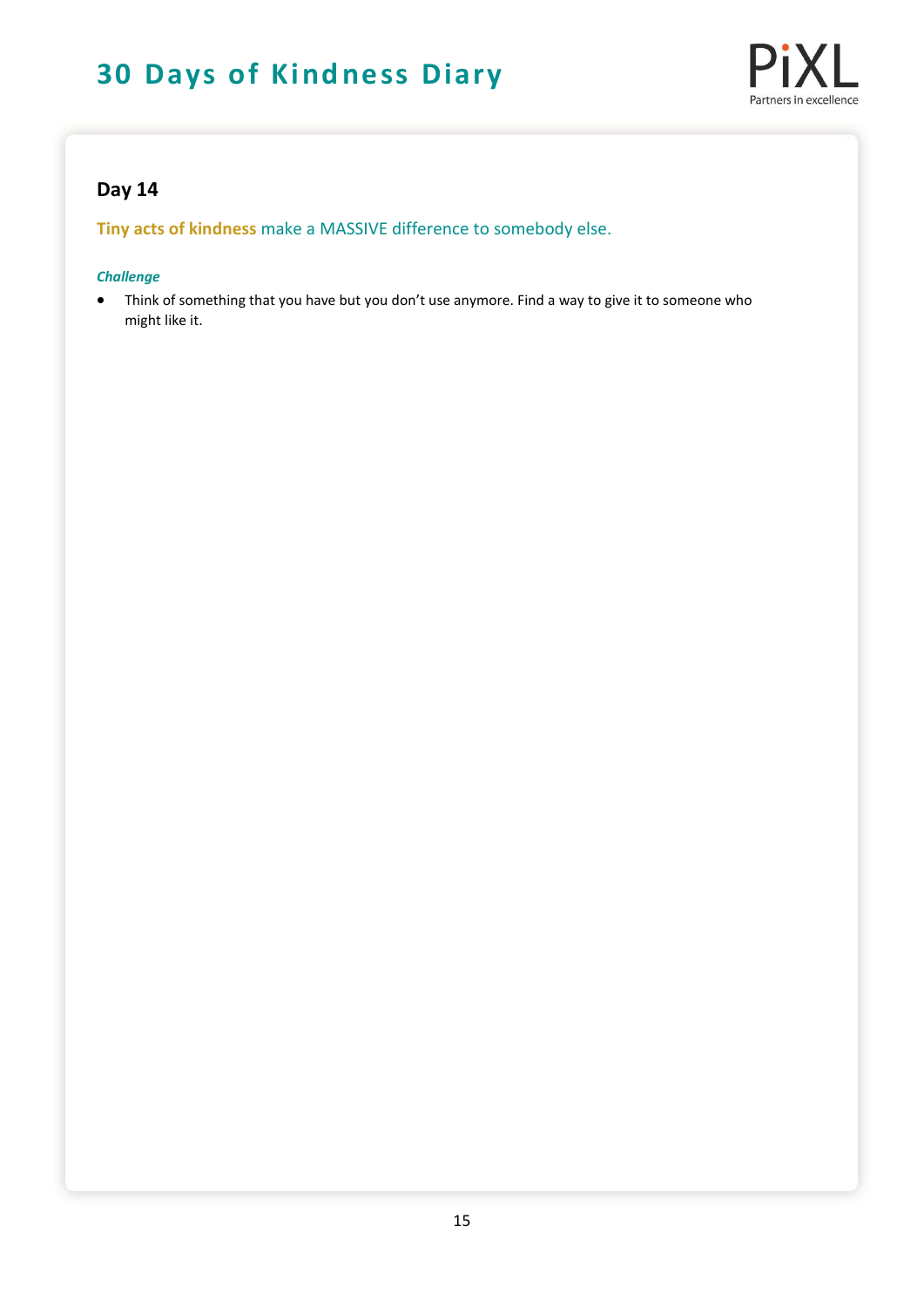

### **Day 15**

**Tiny acts of kindness** make a MASSIVE difference to somebody else.

#### *Challenge*

Think of somebody who hasn't got anybody. Find a way to show them you care.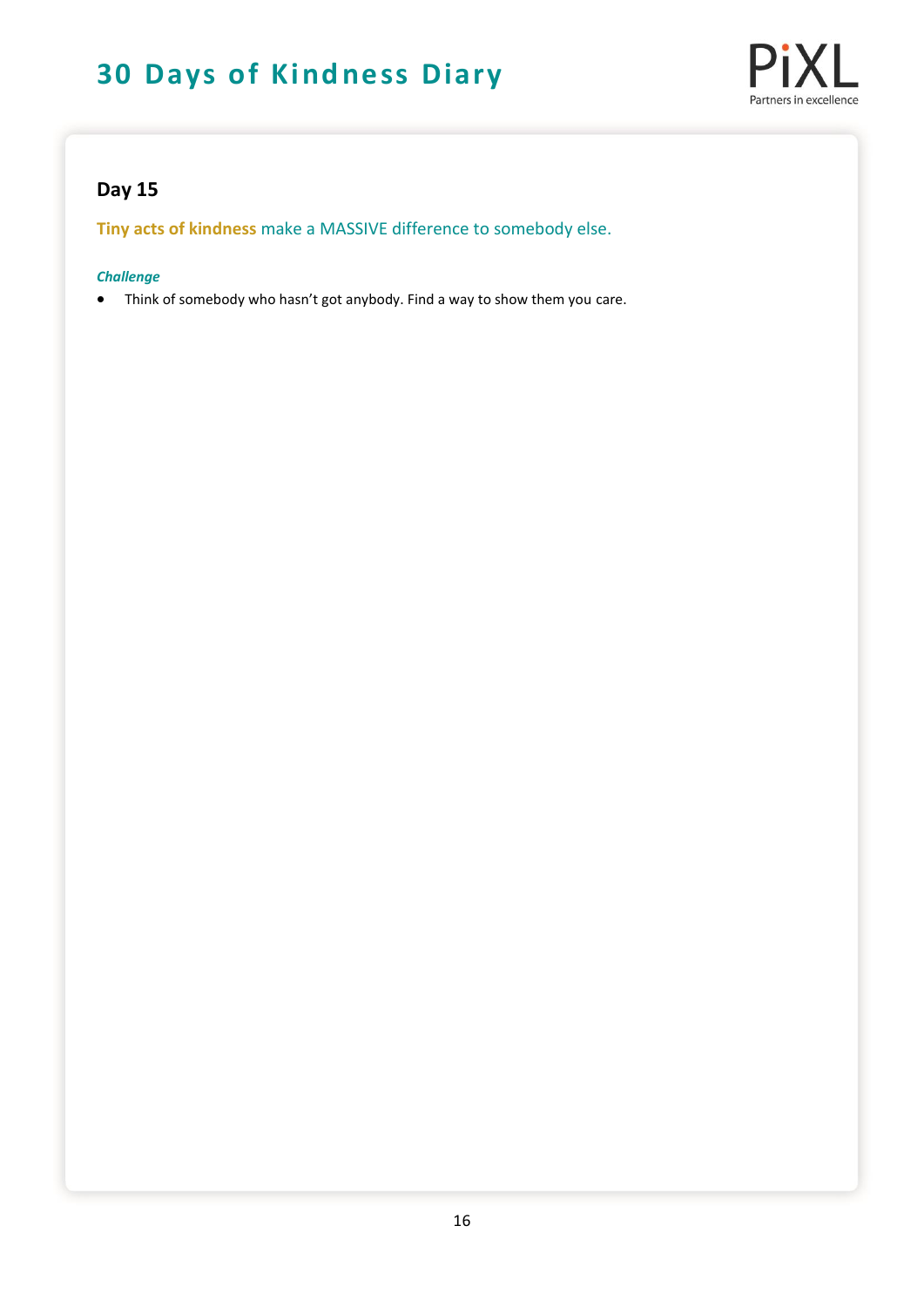

## **Day 16**

**You CAN be kind to people** you find hard to be around.

#### *Challenge*

Describe the feeling you get when someone is kind to you.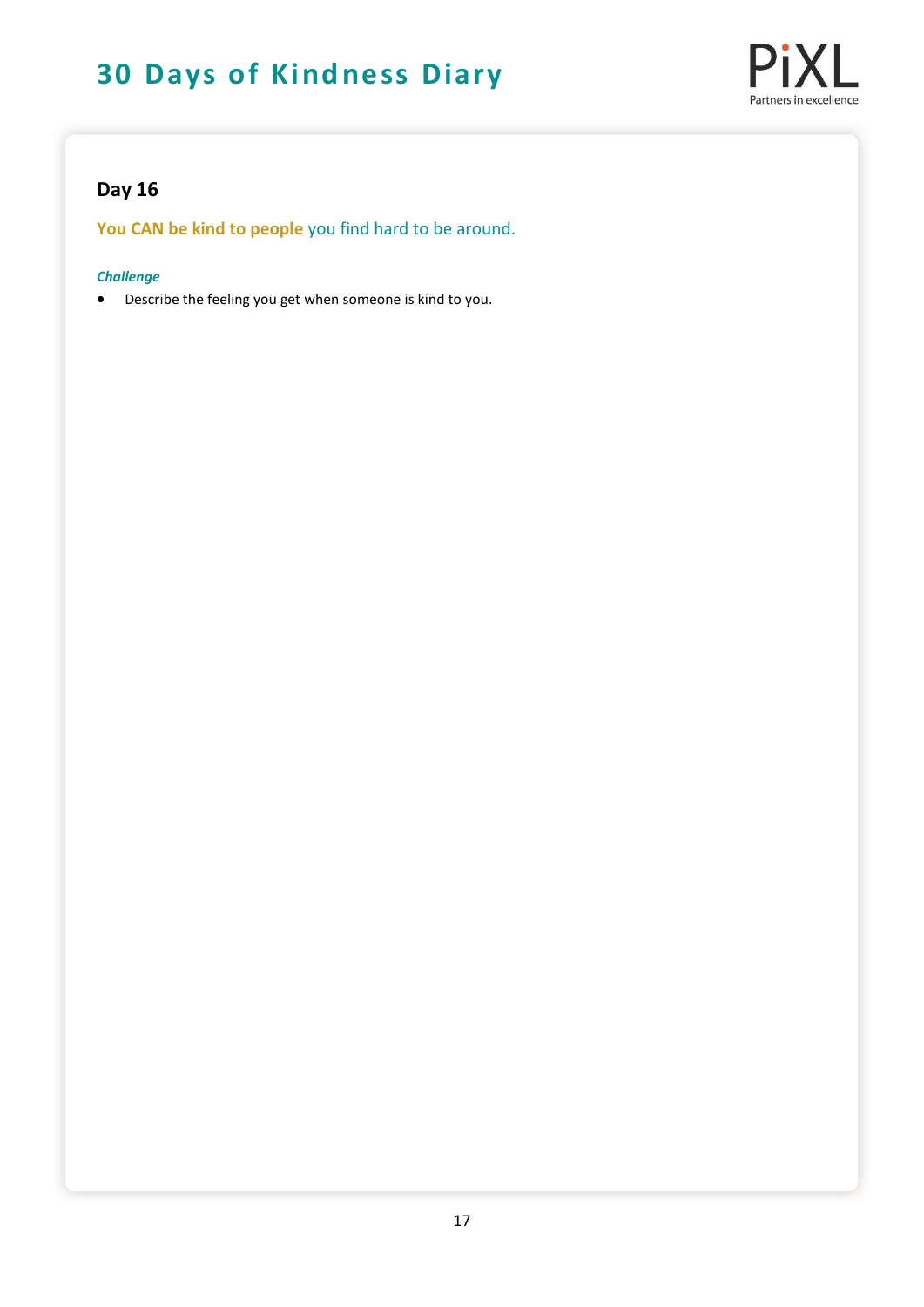

### **Day 17**

**You CAN be kind to people** you find hard to be around.

#### *Challenge*

Describe the feeling you get when you surprise someone with a present.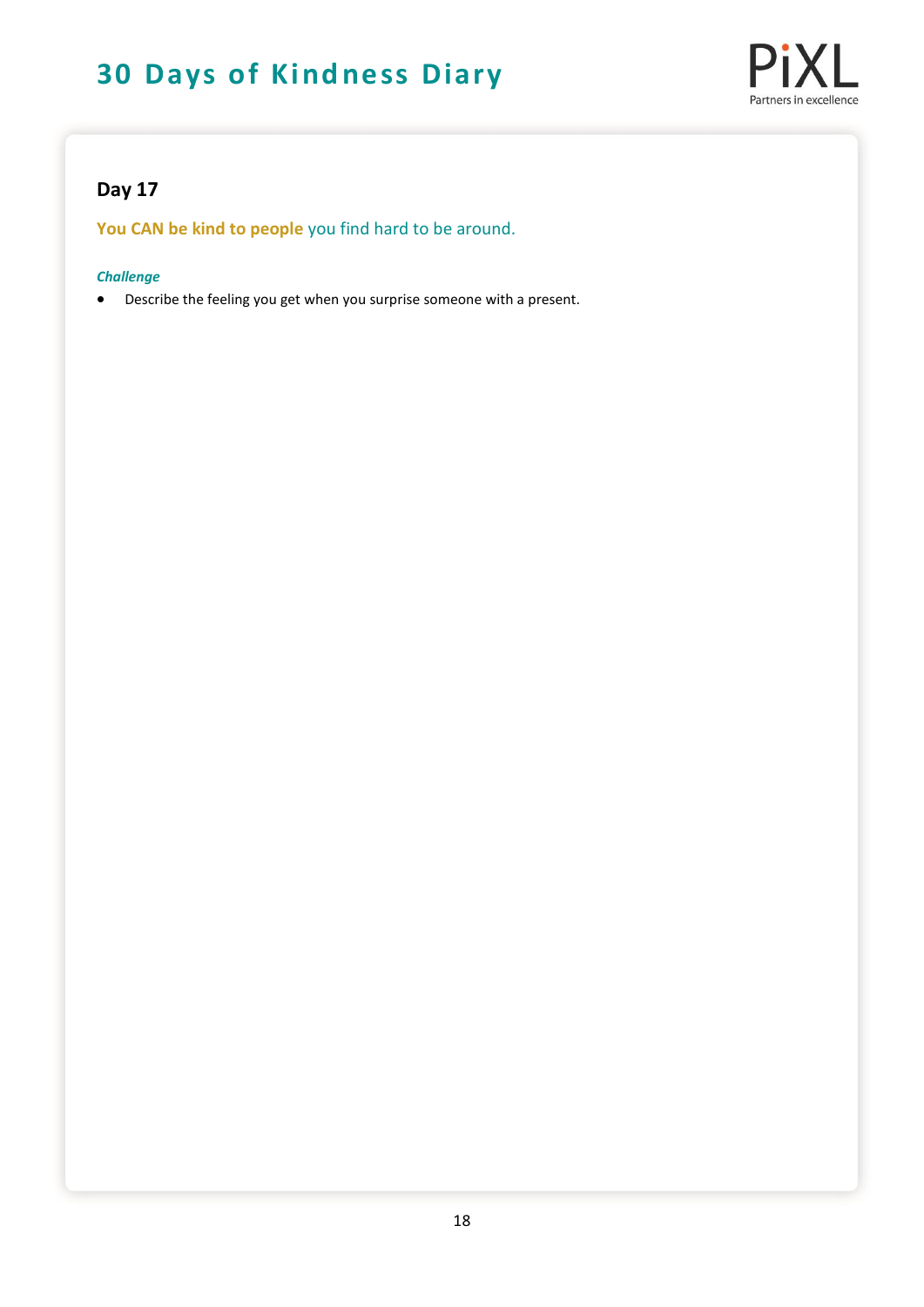

### **Day 18**

**You CAN be kind to people** you find hard to be around.

#### *Challenge*

Describe the feeling you get when someone says something nice about you.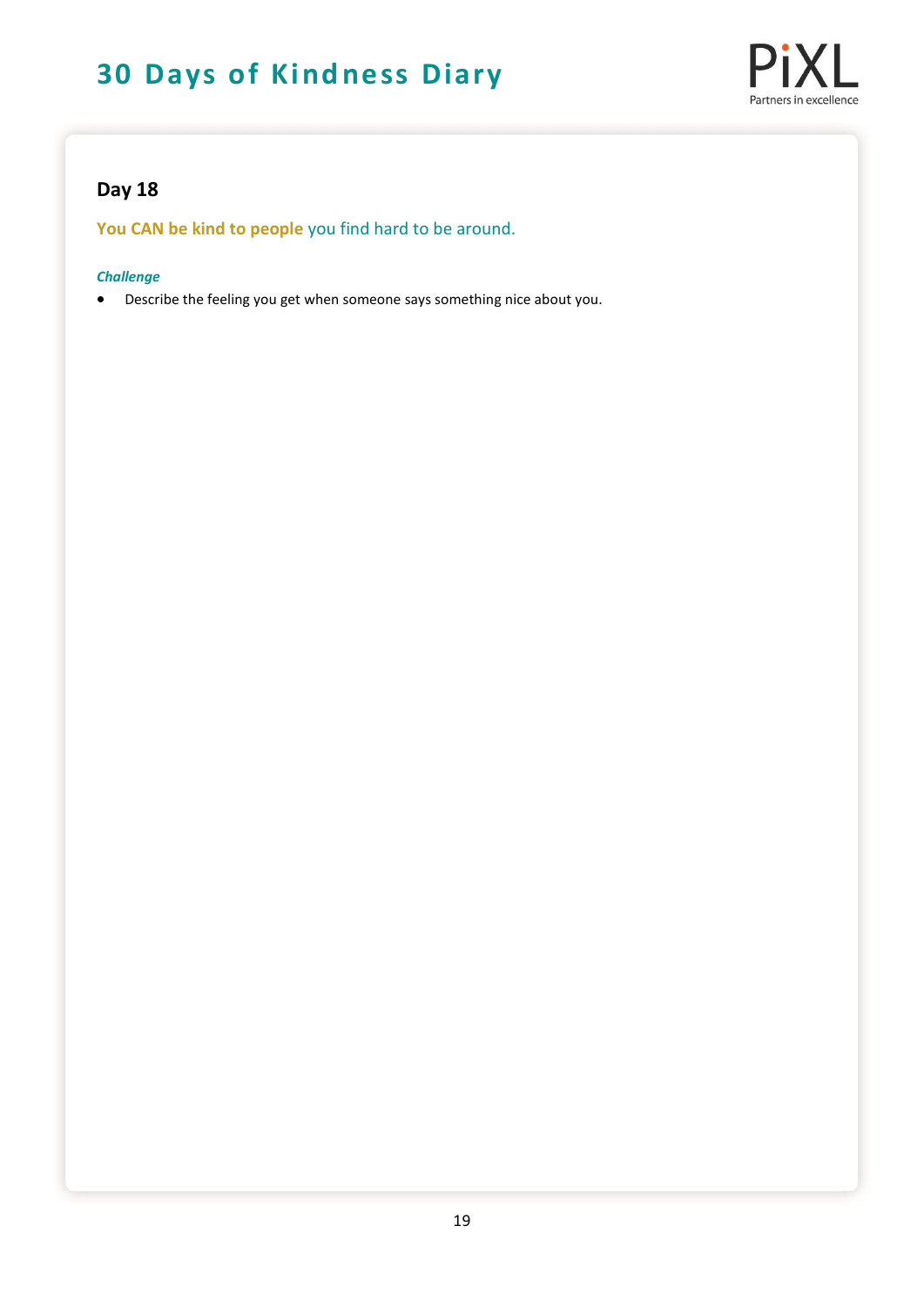

### **Day 19**

**When you find yourself needing to make a difficult decision,** ask yourself: what is the kindest thing to do?

#### *Challenge*

 What are the top three things you like about your favourite person? Write these down and save it for when you speak to them next.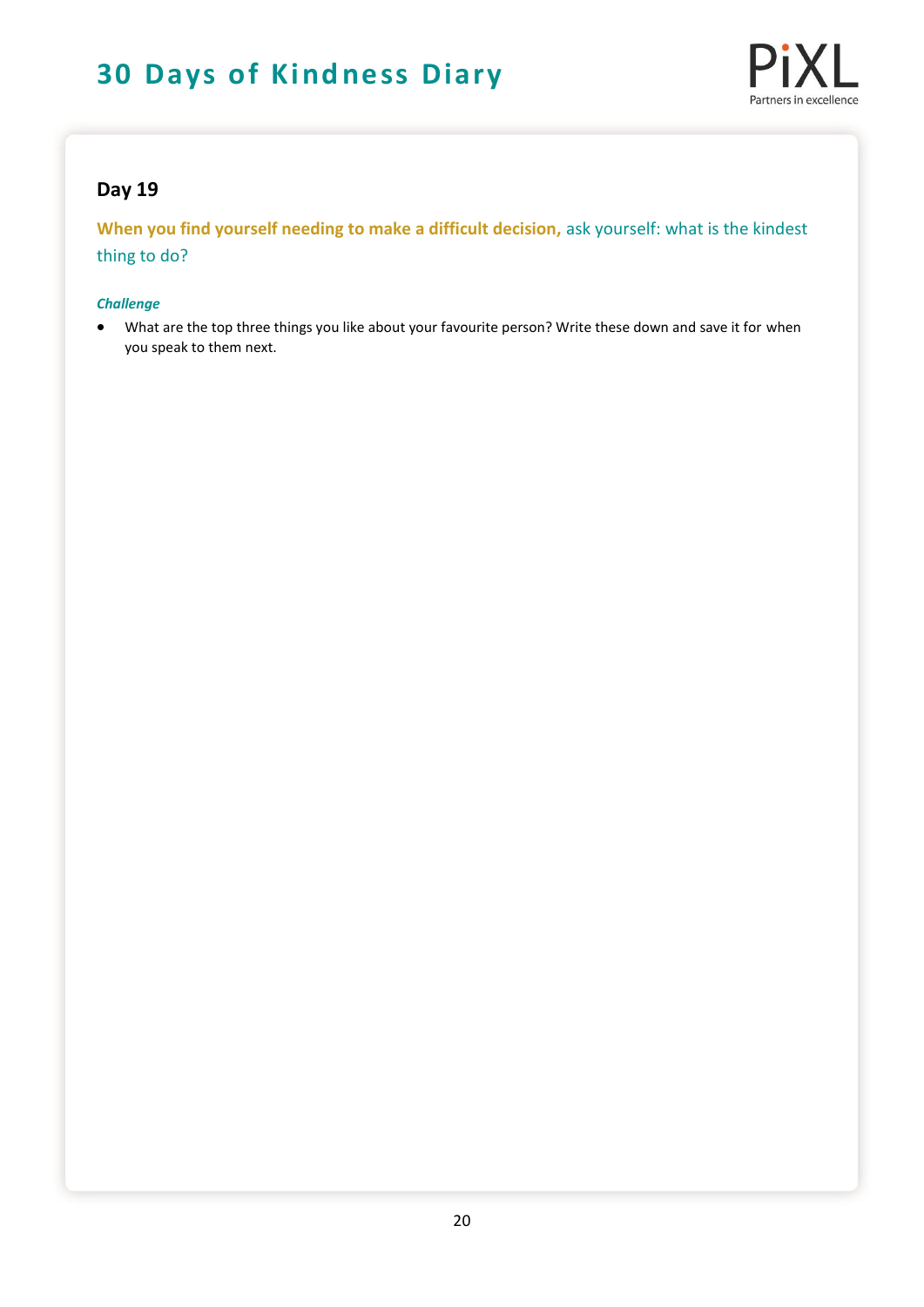

### **Day 20**

**When you find yourself needing to make a difficult decision,** ask yourself: what is the kindest thing to do?

#### *Challenge*

 What are the top three things you like about your favourite teacher? Write these down and save it for when you speak to them next.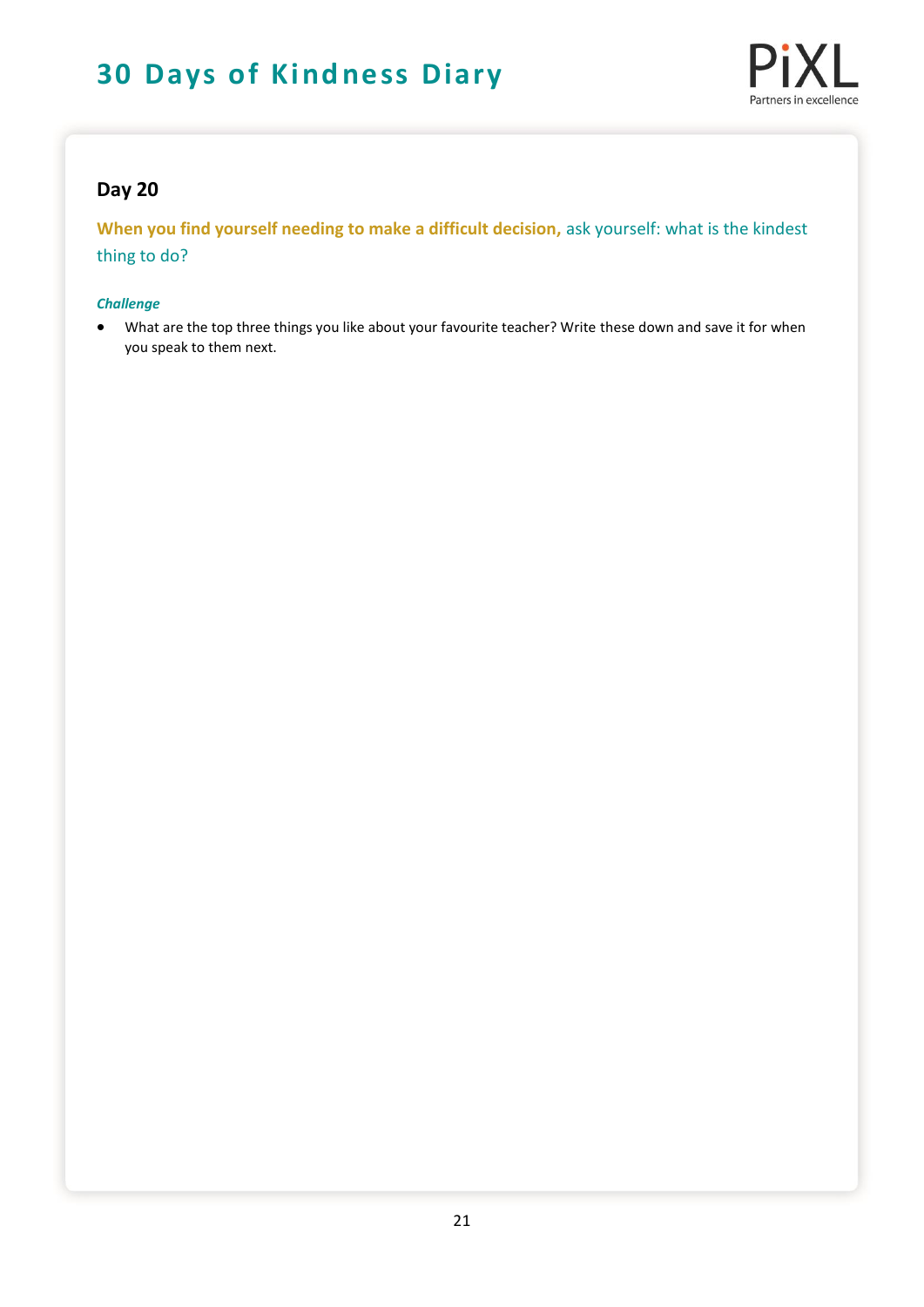

### **Day 21**

**When you find yourself needing to make a difficult decision,** ask yourself: what is the kindest thing to do?

#### *Challenge*

 What are the top three things you like about you? Write these down and save it for when you feel like they're not true.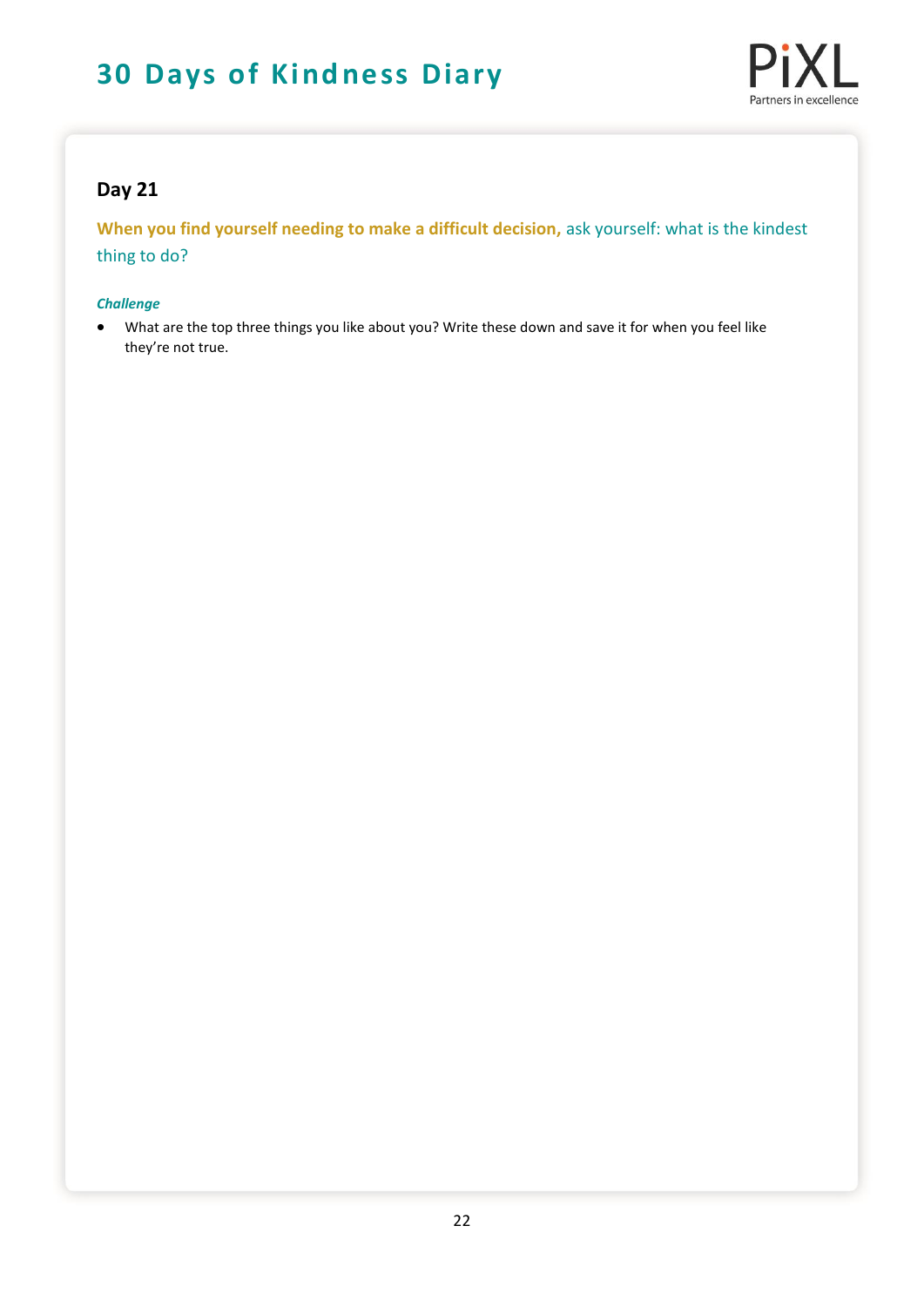

### **Day 22**

**If someone isn't kind to you,** try to be kind to them.

#### *Challenge*

Write down something you love about someone you know. Maybe you should tell them today.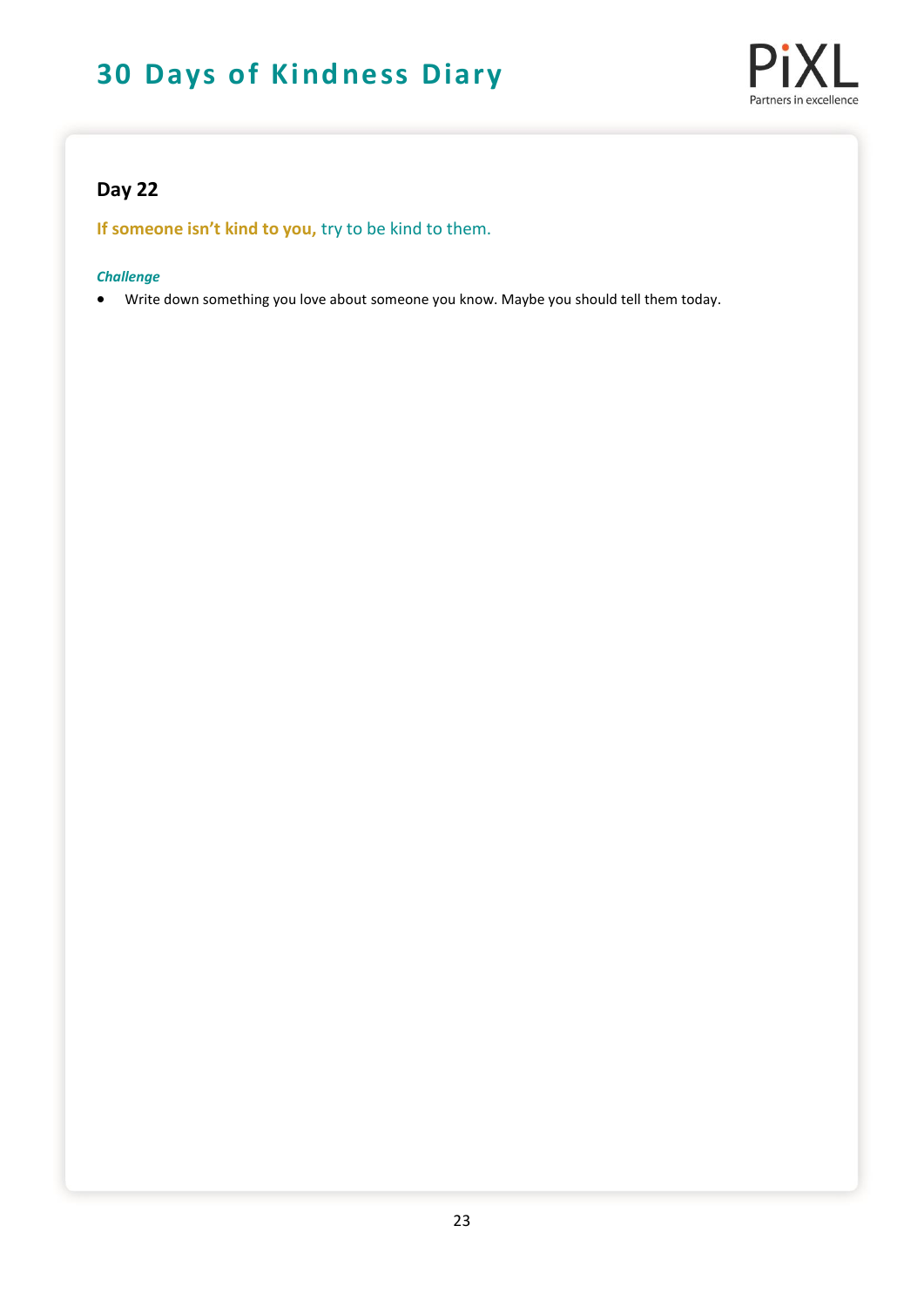

### **Day 23**

**If someone isn't kind to you,** try to be kind to them.

#### *Challenge*

Write down something you do that makes people happy. Maybe you should do it today?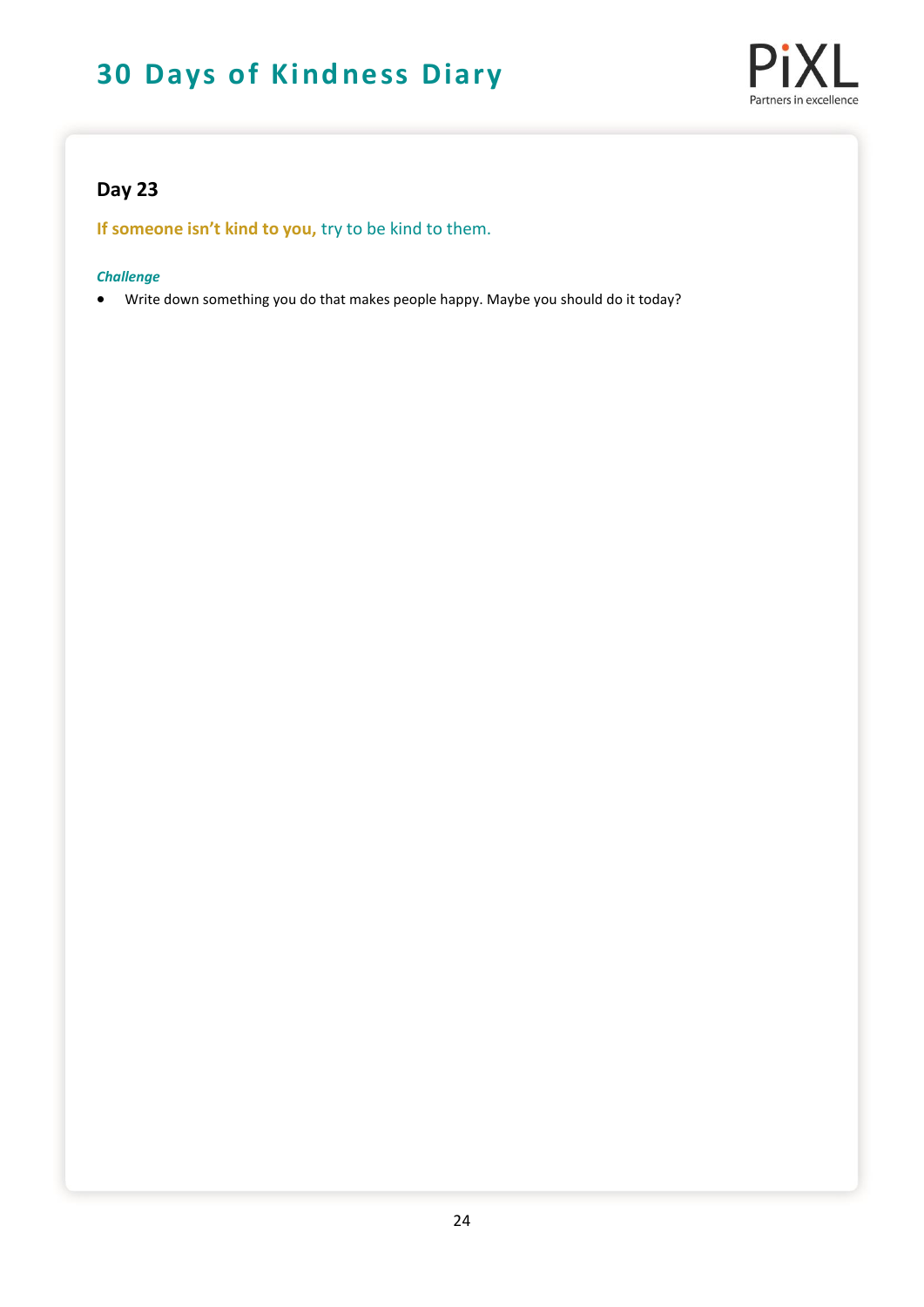

### **Day 24**

**If someone isn't kind to you,** try to be kind to them.

#### *Challenge*

 Write down something you could do in your home that nobody would expect you to do. Maybe you should surprise them today.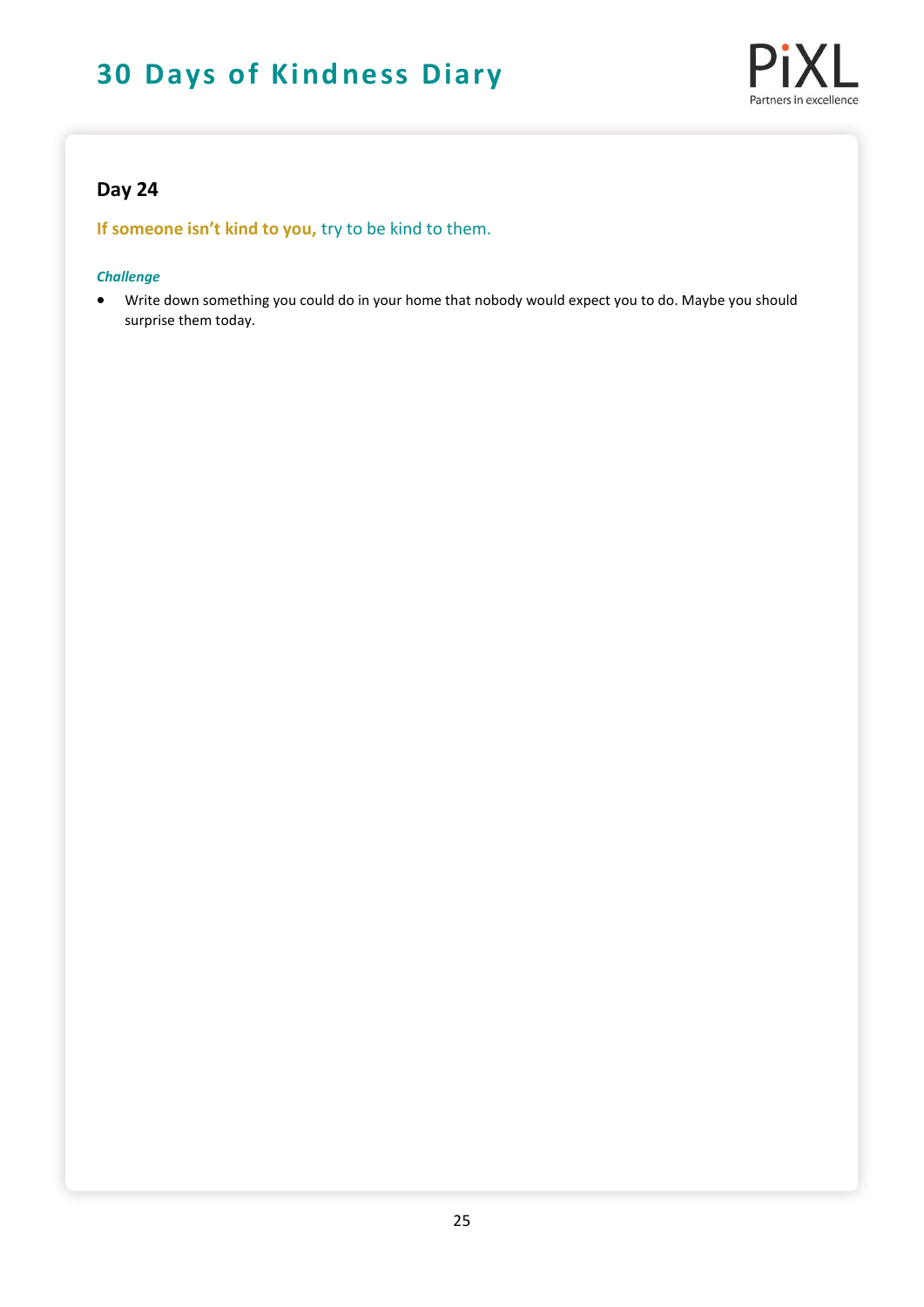

### **Day 25**

**Being kind is a decision you make.** It might just be the best decision you make today.

#### *Challenge*

What is the kindest thing you could do to help an animal today?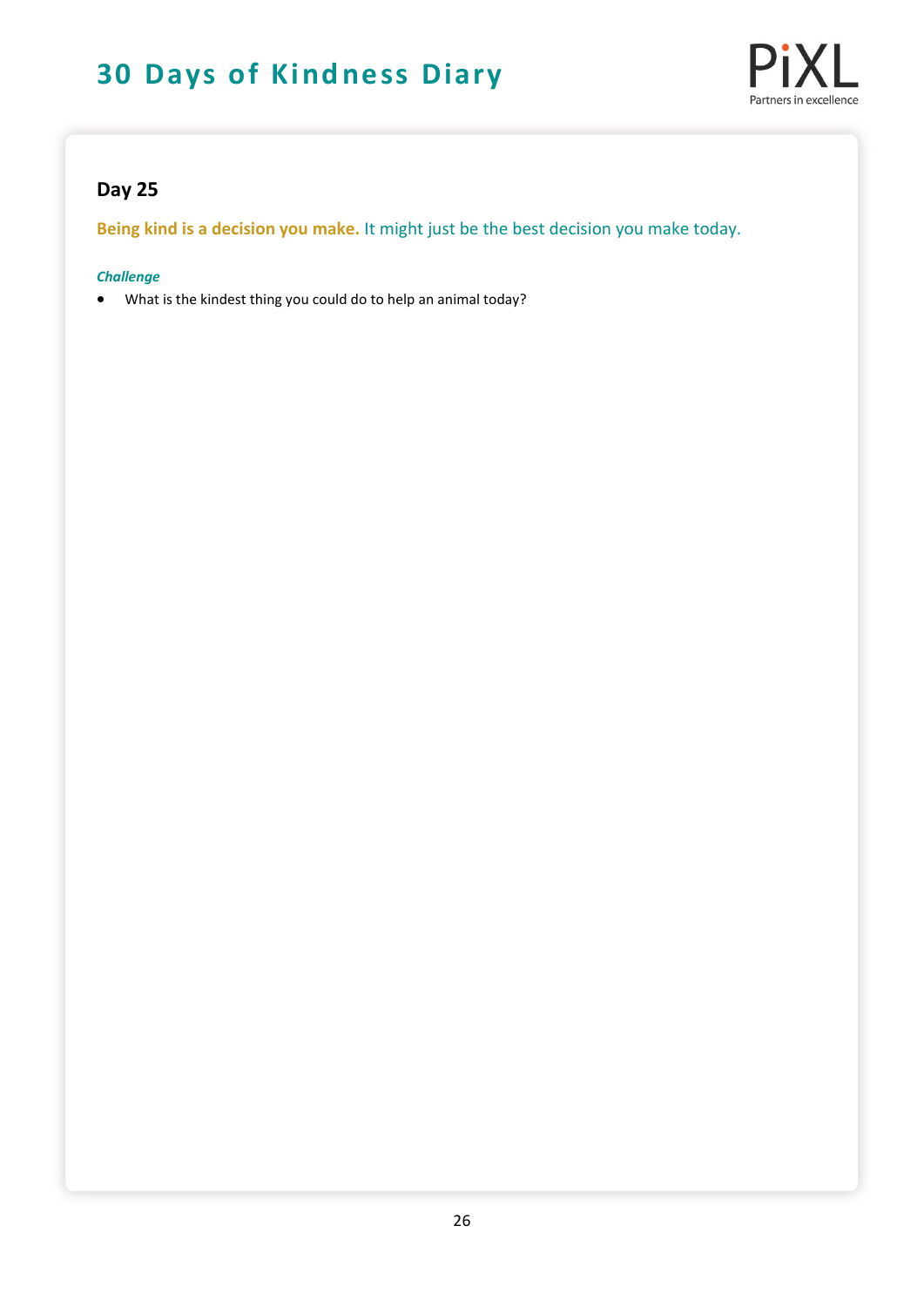

### **Day 26**

**Being kind is a decision you make.** It might just be the best decision you make today.

#### *Challenge*

What is the kindest thing you could do to help an elderly person today?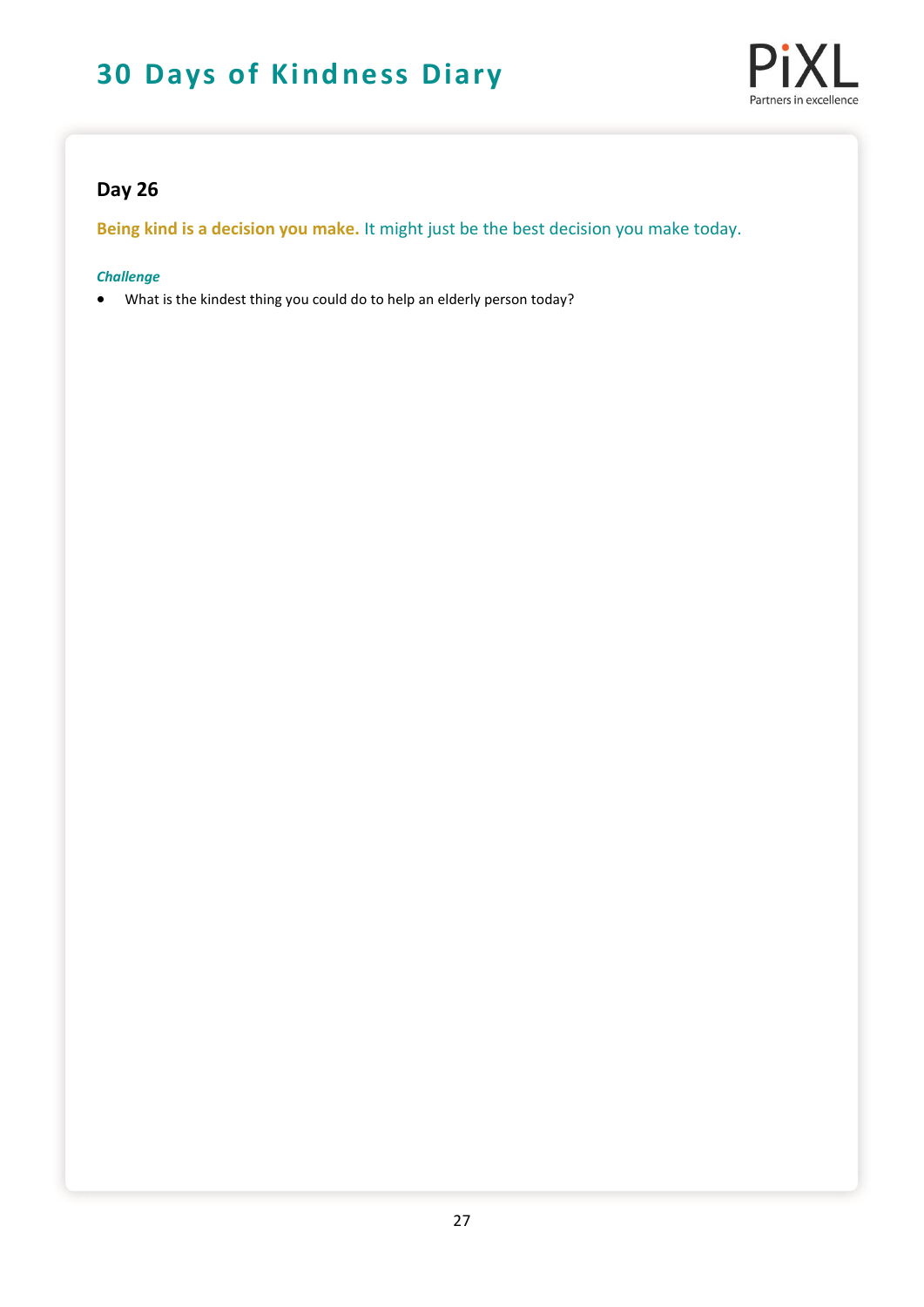

### **Day 27**

**Being kind is a decision you make.** It might just be the best decision you make today.

#### *Challenge*

What is the kindest thing you could do to help someone who isn't well today?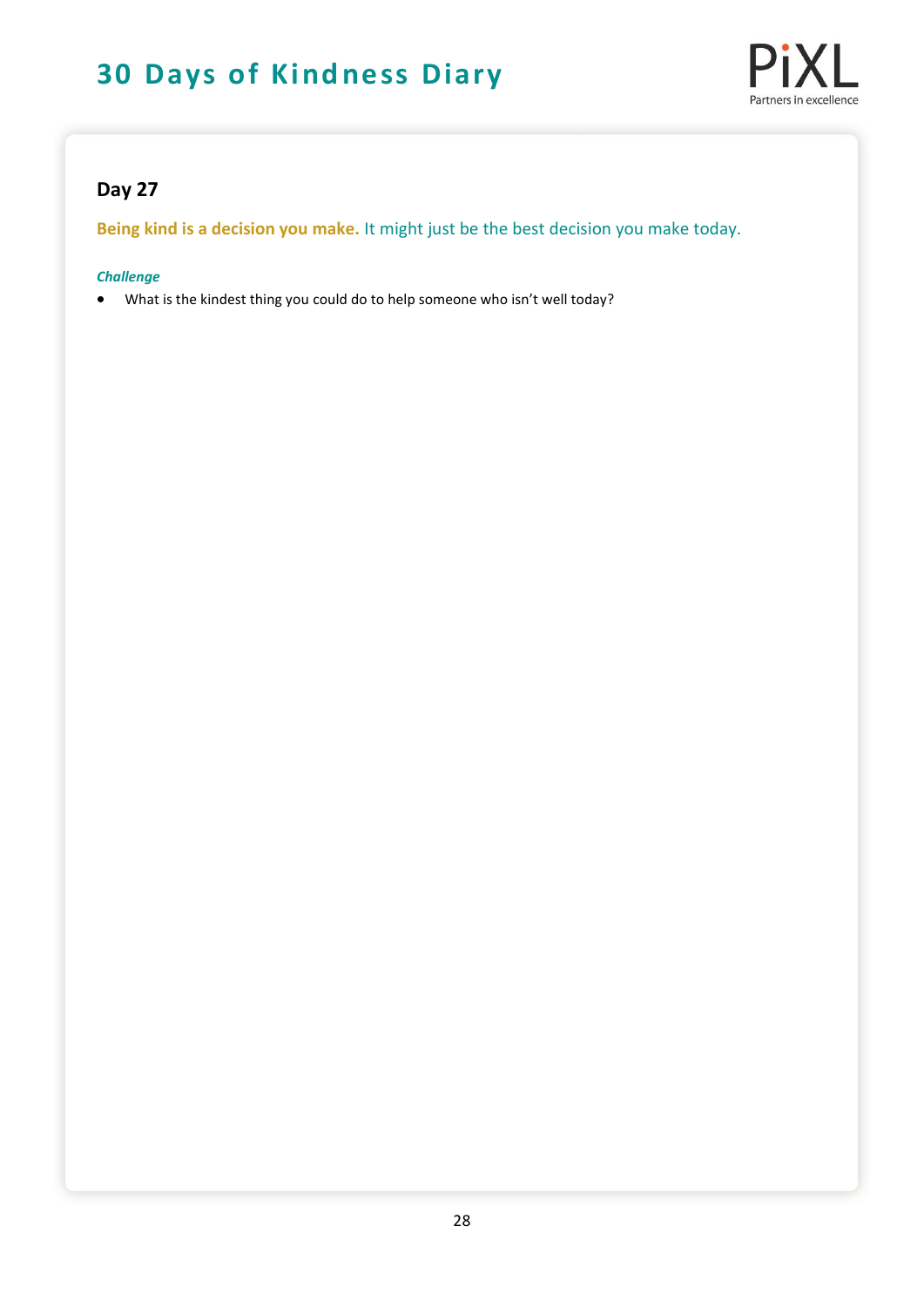

### **Day 28**

You will always know when someone has been kind to you, but only if you know what it is to be kind.

#### *Challenge*

Who is the kindest person you know? Try doing something they would do.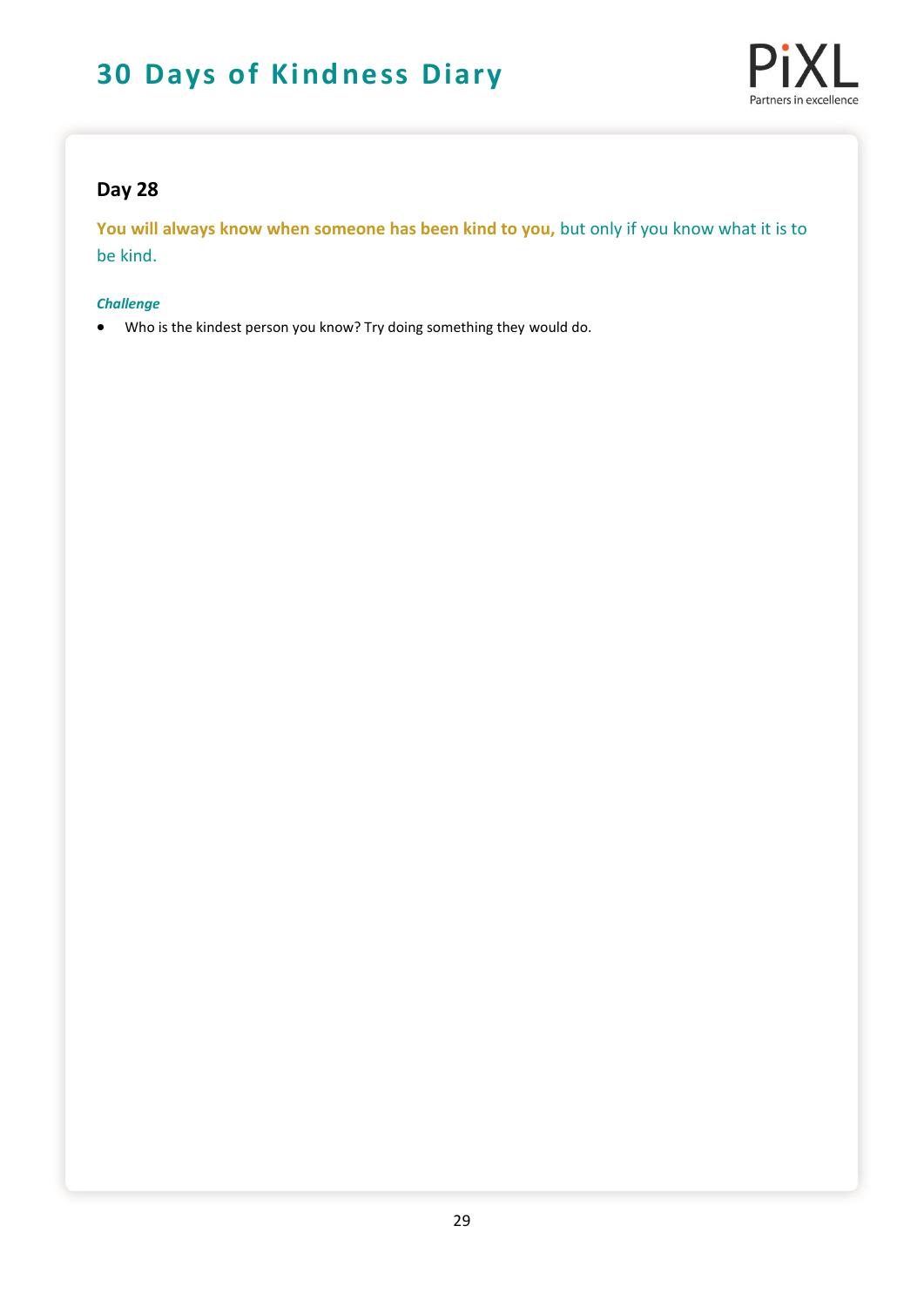

### **Day 29**

You will always know when someone has been kind to you, but only if you know what it is to be kind.

#### *Challenge*

Who is the kindest character in a film, book or tv show? Try to do something they would do.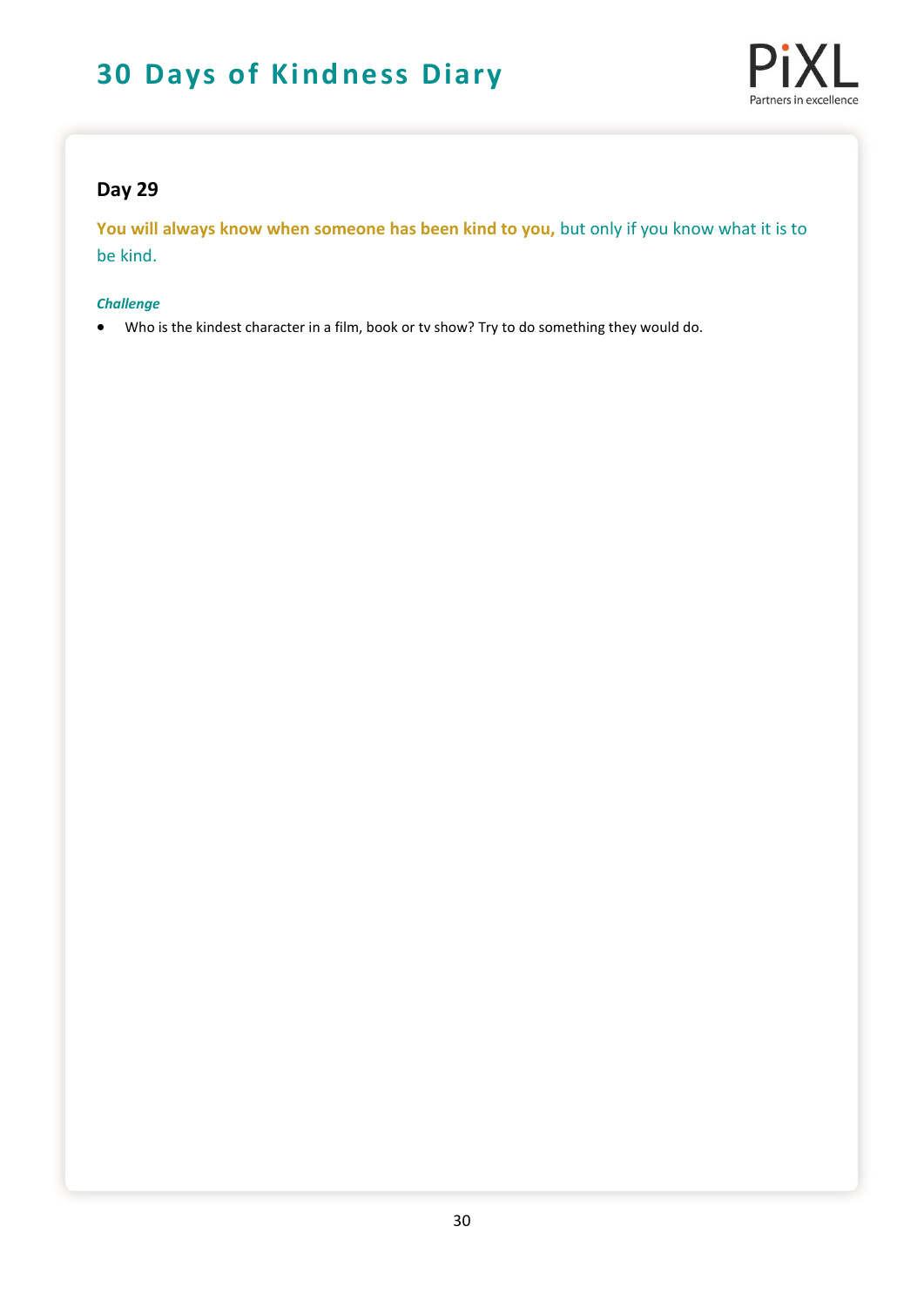### **Day 30**

o

**Du will always know when someone has been kind to you,** but only if you know what it is to be kind.

 $\ddot{\phantom{0}}$ 

#### *Challenge*

Who is the kindest version of you? Keep doing things that they would do.

**30 Days of Kindness Diary**